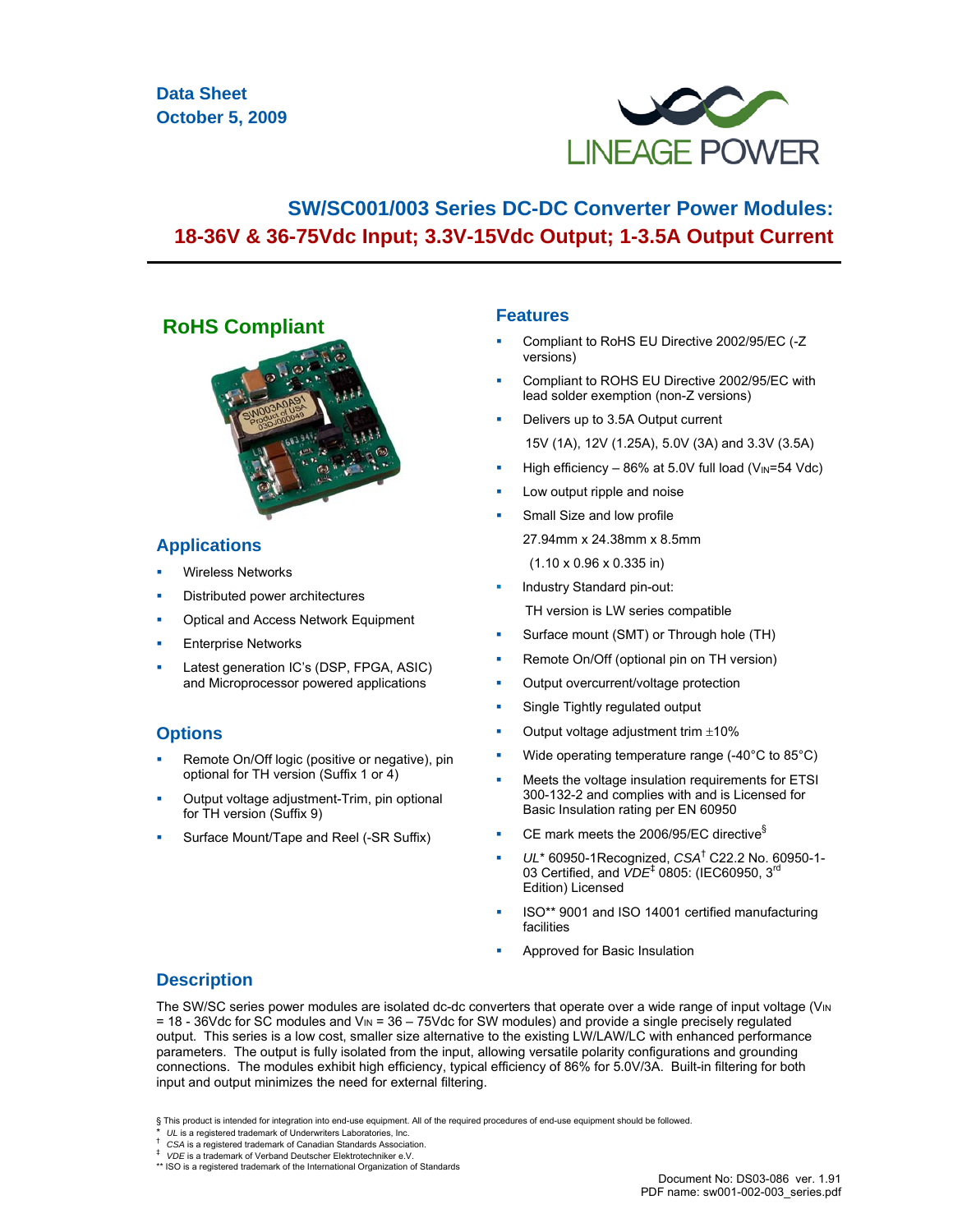## **Absolute Maximum Ratings**

Stresses in excess of the absolute maximum ratings can cause permanent damage to the device. These are absolute stress ratings only, functional operation of the device is not implied at these or any other conditions in excess of those given in the operations sections of the data sheet. Exposure to absolute maximum ratings for extended periods can adversely affect the device reliability.

| <b>Parameter</b>                                   | <b>Device</b> | Symbol          | Min    | <b>Max</b> | Unit        |
|----------------------------------------------------|---------------|-----------------|--------|------------|-------------|
| Input Voltage (Continuous)                         | SW            | $V_{\text{IN}}$ | $-0.3$ | 80         | Vdc         |
|                                                    | SC            | $V_{\text{IN}}$ | $-0.3$ | 50         |             |
| Transient (100ms)                                  | All           | $V_{IN. trans}$ | $-0.3$ | 100        | Vdc         |
| <b>Operating Ambient Temperature</b>               | All           | $T_A$           | -40    | 85         | $^{\circ}C$ |
| (see Thermal Considerations section)               |               |                 |        |            |             |
| Storage Temperature                                | All           | $T_{\rm stg}$   | -55    | 125        | °C          |
| I/O Isolation Voltage (100% factory Hi-Pot tested) | All           |                 |        | 2250       | Vdc         |

# **Electrical Specifications**

Unless otherwise indicated, specifications apply over all operating input voltage, resistive load, and temperature conditions.

| <b>Parameter</b>                                                                                                                                                        | <b>Device</b> | Symbol                         | <b>Min</b> | <b>Typ</b> | <b>Max</b> | <b>Unit</b> |
|-------------------------------------------------------------------------------------------------------------------------------------------------------------------------|---------------|--------------------------------|------------|------------|------------|-------------|
| Operating Input Voltage                                                                                                                                                 | <b>SW</b>     | <b>V<sub>IN</sub></b>          | 36         | 54         | 75         | <b>Vdc</b>  |
|                                                                                                                                                                         | SC.           | $V_{\text{IN}}$                | 18         | 27         | 36         | <b>Vdc</b>  |
| Maximum Input Current ( $V_{\text{IN}}$ =0V to 75V, $I_0 = I_{\text{O. max}}$ )                                                                                         | SW            | $I_{IN,max}$                   |            |            | 0.6        | Adc         |
| ( $V_{IN} = 0V$ to 36V, $I_0 = I_{O, max}$ )                                                                                                                            | <b>SC</b>     | $I_{IN,max}$                   |            |            | 1.2        | Adc         |
| Inrush Transient                                                                                                                                                        | All           | l <sup>2</sup> t               |            |            | 0.05       | $A^2s$      |
| Input Reflected Ripple Current, peak-to-peak<br>(5Hz to 20MHz, 12 $\mu$ H source impedance; $V_{\mu}$ =0V to<br>75V, $I_0 = I_{Omax}$ ; see Test configuration section) | All           |                                |            | 30         |            | mAp-p       |
| Input Ripple Rejection (120Hz)                                                                                                                                          | All           |                                |            | 50         |            | dB          |
| <b>EMC. EN55022</b>                                                                                                                                                     |               | See EMC Considerations section |            |            |            |             |

## **CAUTION: This power module is not internally fused. An input line fuse must always be used.**

This power module can be used in a wide variety of applications, ranging from simple standalone operation to being part of complex power architecture. To preserve maximum flexibility, internal fusing is not included; however, to achieve maximum safety and system protection, always use an input line fuse. The safety agencies require a fastacting fuse with a maximum rating of 3A (see Safety Considerations section). Based on the information provided in this data sheet on inrush energy and maximum dc input current, the same type of fuse with a lower rating can be used. Refer to the fuse manufacturer's data sheet for further information.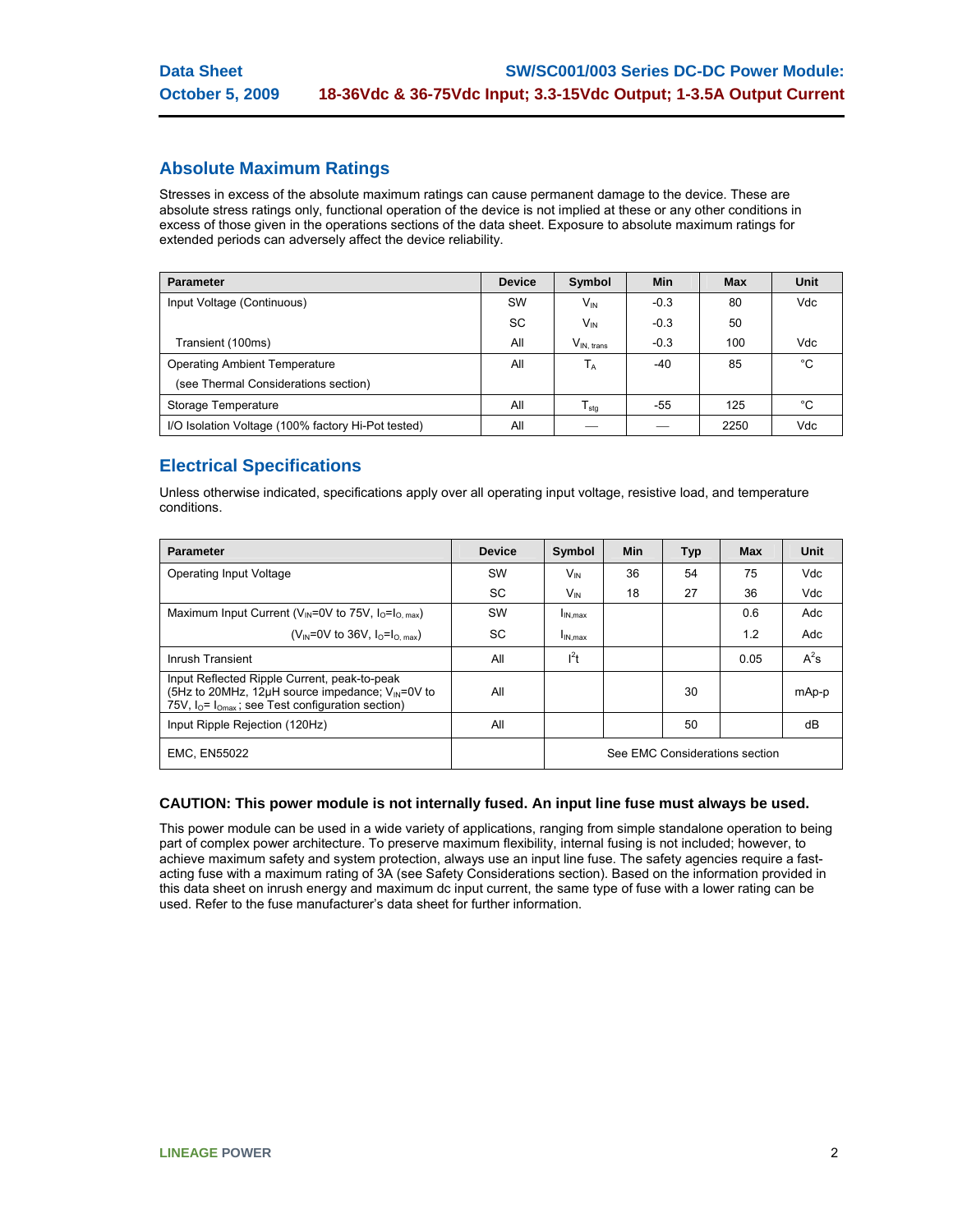# **Electrical Specifications** (continued)

| <b>Parameter</b>                                                                                                                    | <b>Device</b> | Symbol               | Min      | <b>Typ</b> | <b>Max</b> | Unit                         |
|-------------------------------------------------------------------------------------------------------------------------------------|---------------|----------------------|----------|------------|------------|------------------------------|
| Output Voltage Set-point                                                                                                            | All           | $V_{O.}$ set         | $-1.5$   |            | $+1.5$     | $\%$ $V_{O, set}$            |
| $(V_{IN} = V_{IN,nom}, I_{O} = I_{O, max}, T_A = 25^{\circ}C)$                                                                      |               |                      |          |            |            |                              |
| <b>Output Voltage</b>                                                                                                               |               | $V_{\Omega}$         | $-3.0$   |            | $+3.0$     | $% V_{O, set}$               |
| (Over all operating input voltage, resistive<br>load, and temperature conditions until end<br>of life)                              |               |                      |          |            |            |                              |
| <b>Adjustment Range</b>                                                                                                             | All           | $V_{O, \text{ adj}}$ | $-10.0$  |            | $+10.0$    | $%$ $V_{O.}$ set             |
| Selected by external resistor                                                                                                       |               |                      |          |            |            |                              |
| <b>Output Regulation</b>                                                                                                            |               |                      |          |            |            |                              |
| Line $(V_{IN} = V_{IN, min}$ to $V_{IN, max}$ )                                                                                     | All           |                      |          | 0.05       | 0.2        | $% V_{O, set}$               |
| Load $(I_0 = I_0$ min to $I_0$ max)                                                                                                 | All           |                      |          | 0.05       | 0.2        | %V <sub>0. set</sub>         |
| Temperature (T <sub>ref</sub> =T <sub>A, min</sub> to T <sub>A, max</sub> )                                                         | All           |                      |          |            | 1.00       | $\%$ $V_{O, set}$            |
| Output Ripple and Noise on nominal output                                                                                           |               |                      |          |            |            |                              |
| Measured with 10uF Tantalum and 1uF<br>ceramic<br>$(V_{IN} = V_{IN.~\text{nom}} I_{O} = 80\% I_{O.~\text{max}} T_{A} = 25\degree C$ |               |                      |          |            |            |                              |
| RMS (5Hz to 20MHz bandwidth)                                                                                                        | 5V, 3.3V      |                      |          |            | 25         | $\textsf{mV}_{\textsf{rms}}$ |
| Peak-to-Peak (5Hz to 20MHz bandwidth)                                                                                               | 5V, 3.3V      |                      |          |            | 75         | $mV_{nk-nk}$                 |
| RMS (5Hz to 20MHz bandwidth)                                                                                                        | 15V, 12V      |                      |          |            | 35         | mV <sub>rms</sub>            |
| Peak-to-Peak (5Hz to 20MHz bandwidth)                                                                                               | 15V, 12V      |                      |          |            | 100        | $mV_{pk-pk}$                 |
| <b>External Capacitance</b>                                                                                                         | 3.3V, 5V      | $C_{O, max}$         | $\Omega$ |            | 1000       | μF                           |
|                                                                                                                                     | 12V, 15V      | $C_{\rm O,\,max}$    | 0        |            | 220        | μF                           |
| <b>Output Current</b>                                                                                                               | 15V           | $\mathsf{I}_{\circ}$ | 0        |            | 1.0        | Adc                          |
|                                                                                                                                     | 12V           | $\mathsf{I}_{\circ}$ | 0        |            | 1.25       | Adc                          |
|                                                                                                                                     | 5V            | $I_{\circ}$          | 0        |            | 3.0        | Adc                          |
|                                                                                                                                     | 3.3V          | $I_{\circ}$          | 0        |            | 3.5        | Adc                          |
| Output Current Limit Inception                                                                                                      | 15V           | $I_{O, \, lim}$      | 1.1      |            |            | Adc                          |
| (Hiccup Mode)                                                                                                                       | 12V           | $I_{\text{O, lim}}$  | 1.4      |            |            | Adc                          |
|                                                                                                                                     | 5V            | $I_{\text{O, lim}}$  | 3.2      | 4.2        |            | Adc                          |
|                                                                                                                                     | 3.3V          | $I_{O, lim}$         | 3.7      |            |            | Adc                          |
| Output Short-Circuit Current                                                                                                        | 15V           | $I_{O, \, s/c}$      |          |            | 0.8        | A rms                        |
| $V_0 \le 250$ mV @ 25° C                                                                                                            | 12V           | $I_{O, s/c}$         |          |            | 1.2        | A rms                        |
|                                                                                                                                     | 5V            | $I_{\text{O, S/c}}$  |          |            | 0.7        | A rms                        |
|                                                                                                                                     | 3.3V          | $I_{O,~s/c}$         |          |            | 1.5        | A rms                        |
| Efficiency                                                                                                                          | SW (15V)      | η                    |          | 88.0       |            | %                            |
| $V_{IN} = V_{IN. nom}$ , T <sub>A</sub> =25°C                                                                                       | SW (12V)      | η                    |          | 87.0       |            | $\%$                         |
| $I_0 = I_{O, max}$ , $V_0 = V_{O, set}$                                                                                             | SW (5.0V)     | η                    |          | 86.0       |            | $\%$                         |
|                                                                                                                                     | SW (3.3V)     | η                    |          | 85.0       |            | $\%$                         |
|                                                                                                                                     | SC (12V)      | η                    |          | 85.0       |            |                              |
|                                                                                                                                     | SC (5.0V)     | η                    |          | 85.5       |            |                              |
|                                                                                                                                     | SC (3.3V)     | η                    |          | 85.5       |            |                              |
| Switching Frequency (Variable with Line &<br>Load)                                                                                  |               |                      |          |            |            |                              |
| $V_{IN} = V_{IN, nom}$ and $I_0 = I_{O, max}$                                                                                       | All           | $f_{sw}$             |          | 300        |            | kHz                          |
| $V_{IN} = V_{IN.}$ nom and $I_{O} = 0.5$ x $I_{O.}$ max                                                                             | All           | $f_{sw}$             |          | 440        |            | kHz                          |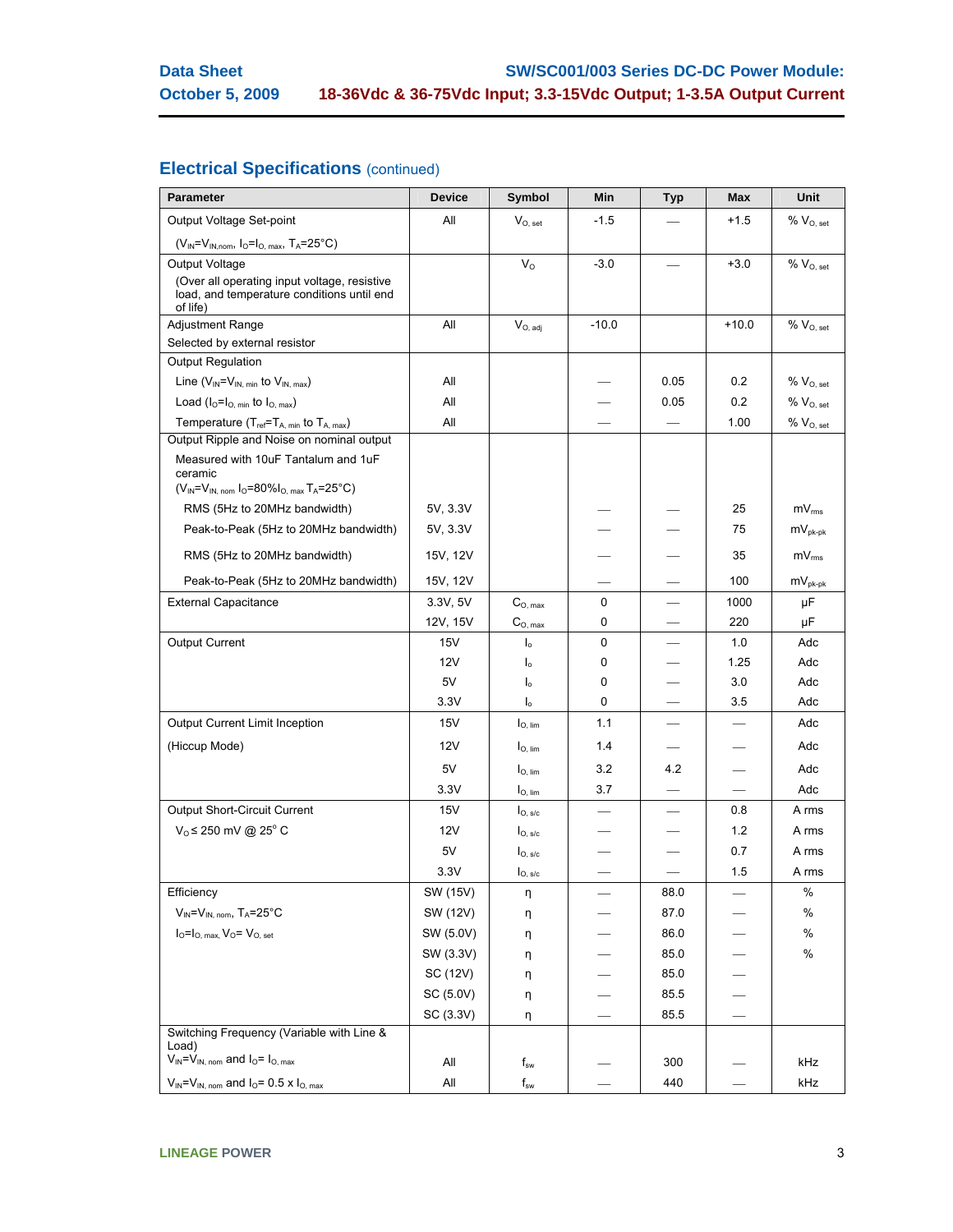# **Electrical Specifications** (continued)

| <b>Parameter</b>                                                              | <b>Device</b> | Symbol                     | <b>Min</b> | <b>Typ</b> | <b>Max</b> | Unit             |
|-------------------------------------------------------------------------------|---------------|----------------------------|------------|------------|------------|------------------|
| Dynamic Load Response                                                         |               |                            |            |            |            |                  |
| $(\Delta I_0/\Delta t = 0.1 A/\mu s, V_{IN} = V_{IN, nom} T_A = 25^{\circ}C)$ |               |                            |            |            |            |                  |
| Load Change from lo= 50% to 75% or<br>25% to 50% of lo, max:                  |               |                            |            |            |            |                  |
| Peak Deviation                                                                | All           | $\mathsf{V}_{\mathsf{pk}}$ |            | 1.5        |            | $%$ $V_{O.}$ set |
| Settling Time (Vo<10% peak deviation)                                         | All           | ւ <sub>s</sub>             |            | 800        |            | μS               |

# **Isolation Specifications**

| <b>Parameter</b>             | Symbol         | Min                      | <b>Typ</b> | <b>Max</b>                    | Unit |
|------------------------------|----------------|--------------------------|------------|-------------------------------|------|
| <b>Isolation Capacitance</b> | $\sim$<br>∪iso |                          | 65         |                               | рF   |
| <b>Isolation Resistance</b>  | $R_{\rm iso}$  | 10                       |            | $\overbrace{\phantom{12332}}$ | ΜΩ   |
| I/O Isolation Voltage        | All            | $\overline{\phantom{a}}$ |            | 2250                          | Vdc  |

# **General Specifications**

| <b>Parameter</b>                                                                                                                         | Min       | <b>Typ</b> | Max | Unit      |
|------------------------------------------------------------------------------------------------------------------------------------------|-----------|------------|-----|-----------|
| Calculated MTBF (for SW003A0A91 in accordance with Lineage<br>Power RIN: $I_0$ =80% of $I_0$ <sub>max</sub> , $T_A$ =25°C, airflow=1m/s) | 8.200.000 |            |     | Hours     |
| Weight                                                                                                                                   |           | 9.0(0.32)  |     | $g$ (oz.) |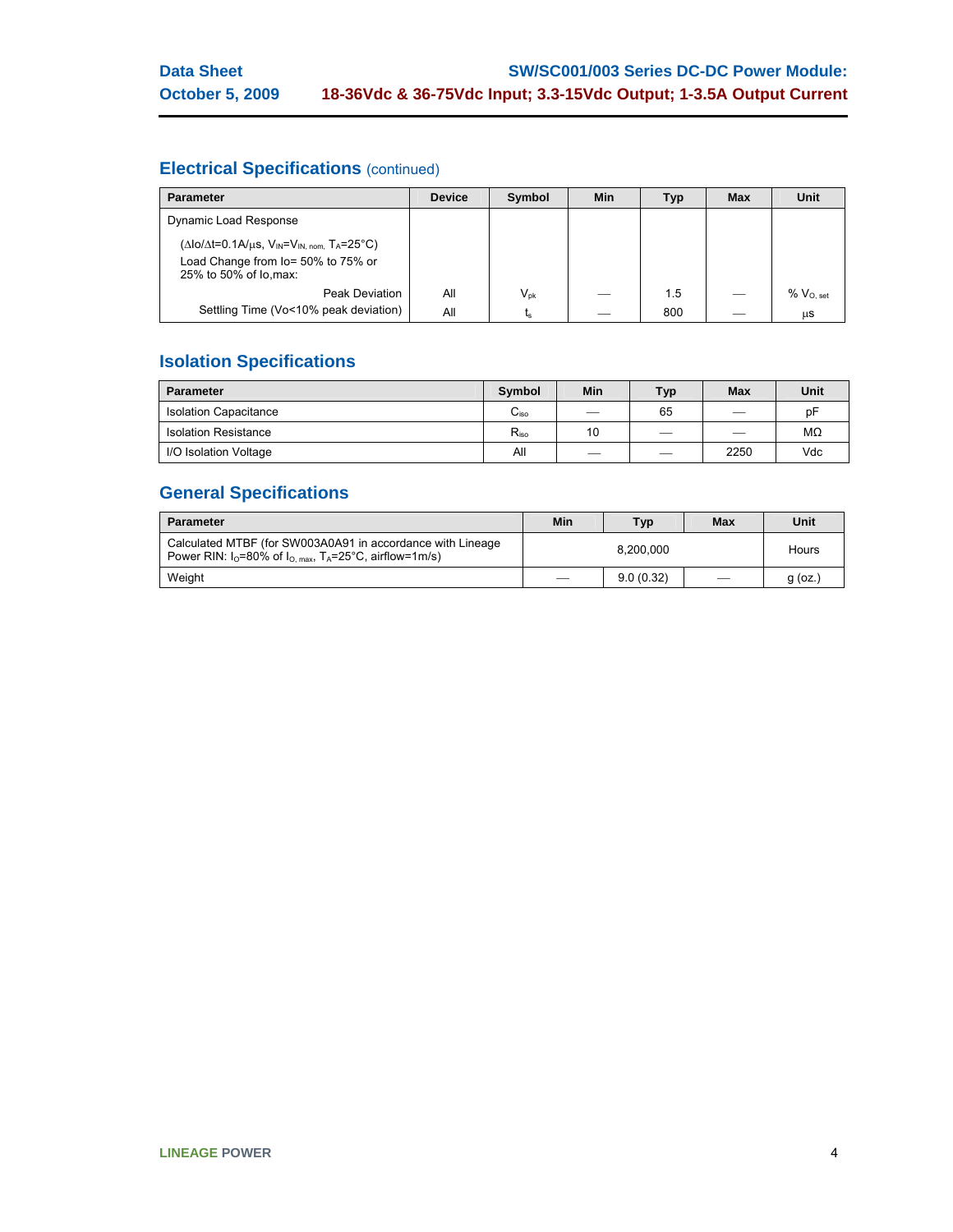# **Feature Specifications**

Unless otherwise indicated, specifications apply over all operating input voltage, resistive load, and temperature conditions. See Feature Descriptions for additional information.

| <b>Parameter</b>                                                                                                                                                                                                    | <b>Device</b> | Symbol                               | Min    | <b>Typ</b> | <b>Max</b> | Unit              |
|---------------------------------------------------------------------------------------------------------------------------------------------------------------------------------------------------------------------|---------------|--------------------------------------|--------|------------|------------|-------------------|
| Remote On/Off Signal Interface                                                                                                                                                                                      |               |                                      |        |            |            |                   |
| $(V_{IN} = V_{IN, min}$ to $V_{IN, max}$ ; open collector or equivalent,                                                                                                                                            |               |                                      |        |            |            |                   |
| Signal referenced to V <sub>IN-</sub> terminal)                                                                                                                                                                     |               |                                      |        |            |            |                   |
| Negative Logic: device code suffix "1"                                                                                                                                                                              |               |                                      |        |            |            |                   |
| Logic Low = module On, Logic High = module Off                                                                                                                                                                      |               |                                      |        |            |            |                   |
| Positive Logic: No device code suffix required                                                                                                                                                                      |               |                                      |        |            |            |                   |
| Logic Low = module Off, Logic High = module On                                                                                                                                                                      |               |                                      |        |            |            |                   |
| Logic Low - Remote On/Off Current                                                                                                                                                                                   | All           | $I_{on/off}$                         |        |            | 1.0        | mA                |
| Logic Low - On/Off Voltage                                                                                                                                                                                          | All           | $V_{on/off}$                         | $-0.7$ |            | 1.2        | V                 |
| Logic High Voltage - (Typ = Open Collector)                                                                                                                                                                         | All           | $V_{on/off}$                         |        | 5.8        | 15         | V                 |
| Logic High maximum allowable leakage current                                                                                                                                                                        | All           | $I_{on/off}$                         |        |            | 50         | μA                |
| Turn-On Delay and Rise Times                                                                                                                                                                                        |               |                                      |        |            |            |                   |
| $(IO=80\%$ of $IO. max$ , T <sub>A</sub> =25°C)                                                                                                                                                                     |               |                                      |        |            |            |                   |
| Case 1: On/Off input is set ON and then input<br>power is applied $(T_{delay} = from instant at which$<br>$V_{IN} = V_{IN, min}$ until $V_{O} = 10\%$ of $V_{O, set}$ ).                                            | All           | $\mathsf{T}_\mathsf{delay}$<br>Case1 |        | 20         | 50         | ms                |
| Case 2: Input power is applied for at least 1<br>second and then On/Off input is set from OFF to<br>ON (T <sub>delay</sub> = from instant at which $V_{IN} = V_{IN, min}$ until<br>$V_{O}$ = 10% of $V_{O, set}$ ). | All           | $T_{\text{delay}}$<br>Case2          |        | 20         | 50         | ms                |
| T <sub>rise</sub> = time for $V_{O}$ to rise from 10% of $V_{O, set}$ to<br>90% of $V_{O. set.}$                                                                                                                    | All           | $T_{\text{rise}}$                    |        | 0.1        | 1          | ms                |
| T <sub>rise</sub> = time for $V_{O}$ to rise from 10% of $V_{O, set}$ to<br>90% of $V_{O. set}$ with max ext capacitance                                                                                            | All           | $T_{rise}$                           |        | 1.5        |            | ms                |
| Output Voltage Overshoot                                                                                                                                                                                            |               |                                      |        |            | 3          | $\%$ $V_{O, set}$ |
| ( $I_0$ =80% of $I_{O, max}$ , $V_{IN}$ = 54V, T <sub>A</sub> =25°C)                                                                                                                                                |               |                                      |        |            |            |                   |
| Output Overvoltage Protection                                                                                                                                                                                       | <b>15V</b>    | $V_{O.$ limit                        | 16.6   |            | 21.0       | V                 |
|                                                                                                                                                                                                                     | <b>12V</b>    | $V_{O.$ limit                        | 13.3   |            | 16.0       | V                 |
|                                                                                                                                                                                                                     | 5.0V          | $V_{O, limit}$                       | 5.6    |            | 7.0        | V                 |
|                                                                                                                                                                                                                     | 3.3V          | $V_{O, limit}$                       | 3.7    |            | 5.4        | V                 |
| Input Undervoltage Lockout                                                                                                                                                                                          |               |                                      |        |            |            |                   |
| Turn-on Threshold                                                                                                                                                                                                   | SW            | $V_{uvlon}$                          |        | 33         | 36         | ٧                 |
| <b>Turn-off Threshold</b>                                                                                                                                                                                           | SW            | $V_{uv/off}$                         | 27.5   | 30.5       |            | ٧                 |
| Hysterisis                                                                                                                                                                                                          | SW            | V <sub>hyst</sub>                    |        | 2.5        |            | ٧                 |
| Turn-on Threshold                                                                                                                                                                                                   | SC            | V <sub>uv/on</sub>                   |        | 17         | 18         | V                 |
| <b>Turn-off Threshold</b>                                                                                                                                                                                           | SC            | $V_{\text{uv/off}}$                  | 13.5   | 14.5       |            | V                 |
| Hystersis                                                                                                                                                                                                           | SC            | $V_{\text{hyst}}$                    |        | 3.0        |            | V                 |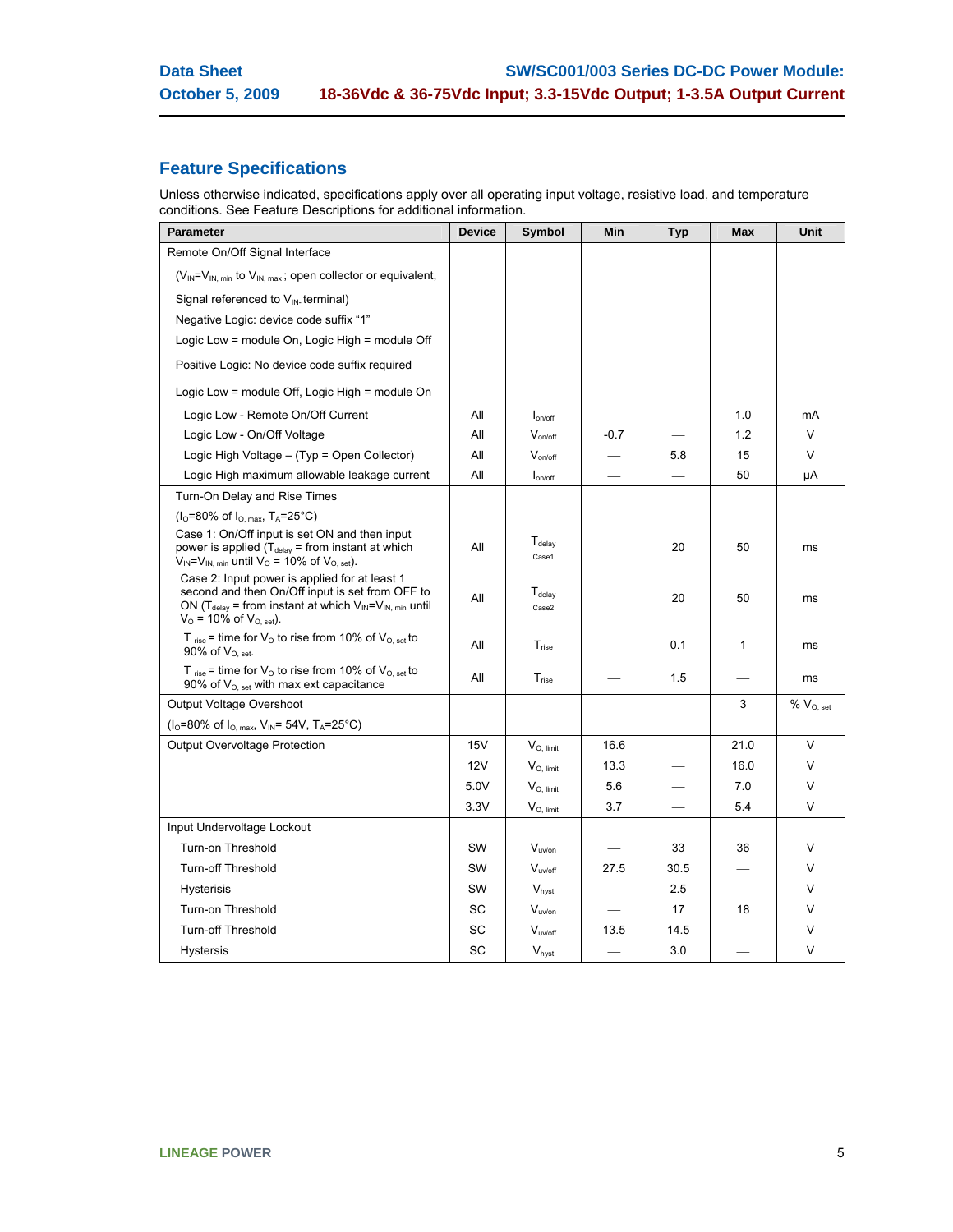OUTPUT VOLTAGE, OUTPUTCURRENT

## **Characteristic Curves**

The following figures provide typical characteristics for the SW001A0C91 (15.0V, 1A) at 25ºC. The figures are identical for either positive or negative Remote On/Off logic.











**Figure 2. Derating Output Current versus Local Ambient Temperature and Airflow.** 



TIME, t (1μs/div)

Figure 3. Typical Output Ripple and Noise, V<sub>IN</sub>=V<sub>IN</sub> **nom IO=80% of IO, max.**



### TIME, t (5ms/div)

**Figure 4. Typical Start-Up Using Remote On/Off, negative logic version shown.** 



TIME, t (1ms/div)

**Figure 5. Transient Response to Dynamic Load Change from 50% to 75% to 50% of full load.** 



### TIME, t (500μs/div)

**Figure 6. Typical Start-Up Output Voltage Rise Characteristic.**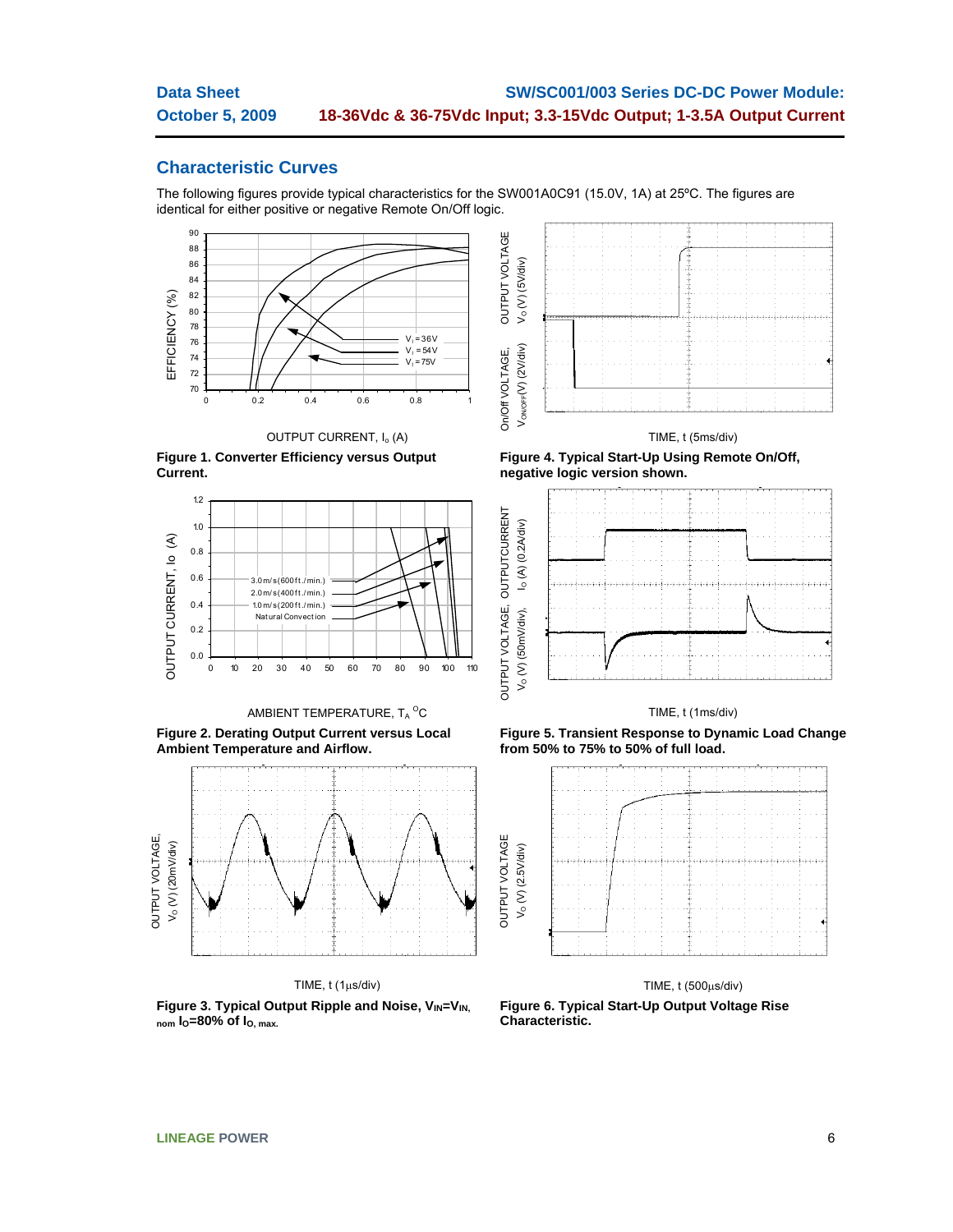The following figures provide typical characteristics for the SW001A2B91 (12.0V, 1.2A) at 25ºC. The figures are identical for either positive or negative Remote On/Off logic.





### TIME, t (5ms/div)







**Figure 8. Derating Output Current versus Local Ambient Temperature and Airflow.** 



TIME, t (1μs/div)

**Figure 9. Typical Output Ripple and Noise,**  $V_{IN}=V_{IN}$ **nom IO=80% of IO, max.**

**negative logic version shown.** 



### TIME, t (1.0ms/div)

**Figure 11. Transient Response to Dynamic Load Change from 50% to 75% to 50% of full load.** 



### TIME, t (100μs/div)

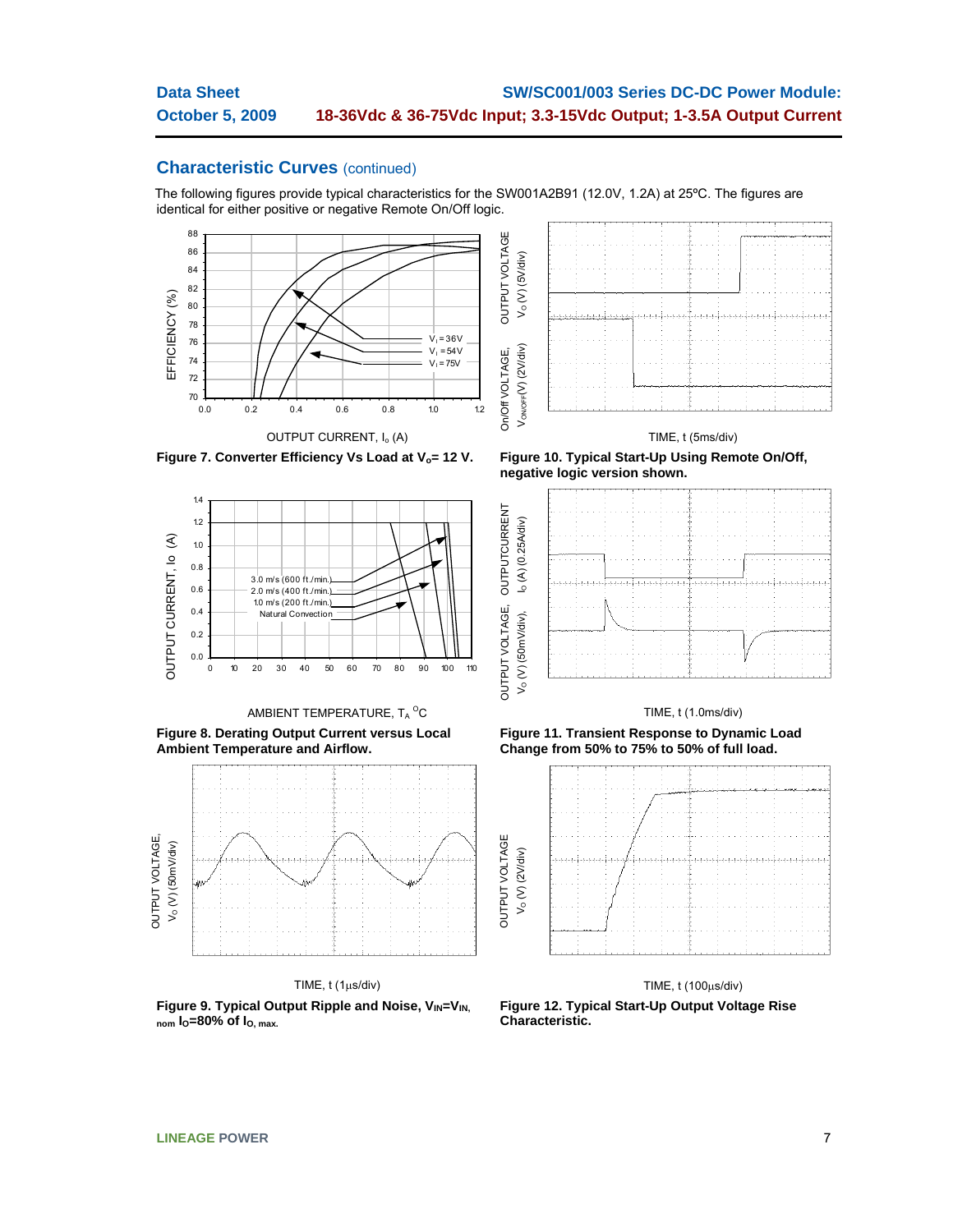The following figures provide typical characteristics for the SW003A0A91 (5.0V, 3A) at 25ºC. The figures are identical for either positive or negative Remote On/Off logic.





Figure 13. Converter Efficiency Vs Load at V<sub>o</sub>= 5V. Figure 16. Typical Start-Up Using Remote On/Off,

OUTPUT CURRENT, I<sub>o</sub> (A)



AMBIENT TEMPERATURE, T $_{\mathrm{A}}$   $^{\mathrm{O}}$ C

**Figure 14. Derating Output Current versus Local Ambient Temperature and Airflow.** 



TIME, t (1μs/div)

Figure 15. Typical Output Ripple and Noise, V<sub>IN</sub>=V<sub>IN.</sub>  $_{\text{nom}}$   $I_{\text{O}}$ =80% of  $I_{\text{O}}$ ,  $_{\text{max}}$ .

**negative logic version shown.** 



### TIME, t (1.0ms/div)

**Figure 17. Transient Response to Dynamic Load Change from 50% to 75% to 50% of full load.** 



TIME, t (100μs/div) **Figure 18. Typical Start-Up Output Voltage Rise Characteristic.**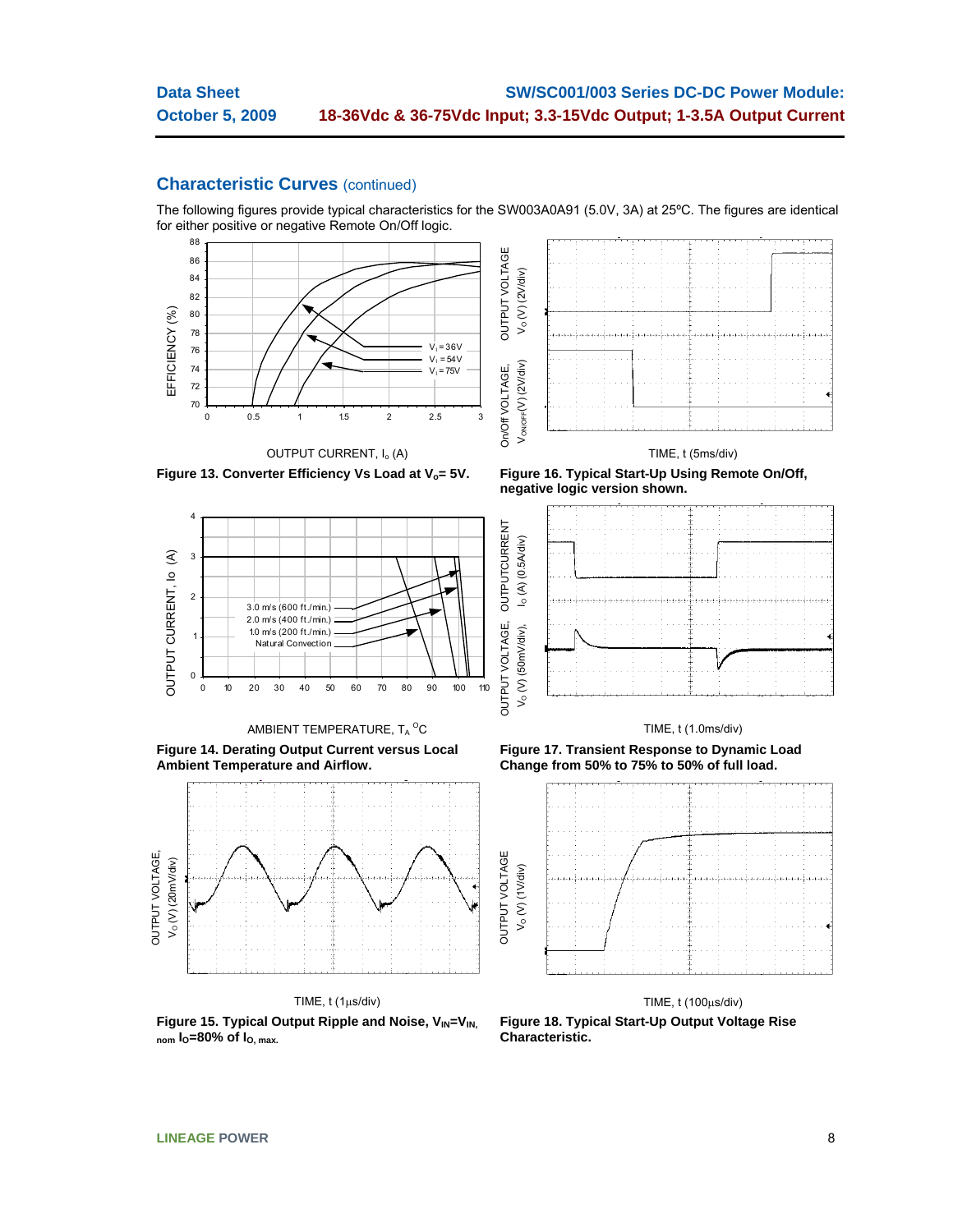The following figures provide typical characteristics for the SW003A5F91 (3.3V, 3.5A) at 25ºC. The figures are identical for either positive or negative Remote On/Off logic.





Figure 19. Converter Efficiency Vs Load. Figure 22. Typical Start-Up Using Remote On/Off,



AMBIENT TEMPERATURE, T $_{\mathrm{A}}$   $^{\mathrm{O}}$ C

**Figure 20. Derating Output Current versus Local Ambient Temperature and Airflow.** 



TIME, t (2μs/div)

Figure 21. Typical Output Ripple and Noise, V<sub>IN</sub>=V<sub>IN.</sub> **nom IO=80% of IO, max.**

TIME, t (1.0ms/div)





### TIME, t (1.0ms/div)

**Figure 23. Transient Response to Dynamic Load Change from 50% to 75% to 50% of full load.** 



# TIME, t (100μs/div)

**Figure 24. Typical Start-Up Output Voltage Rise Characteristic.**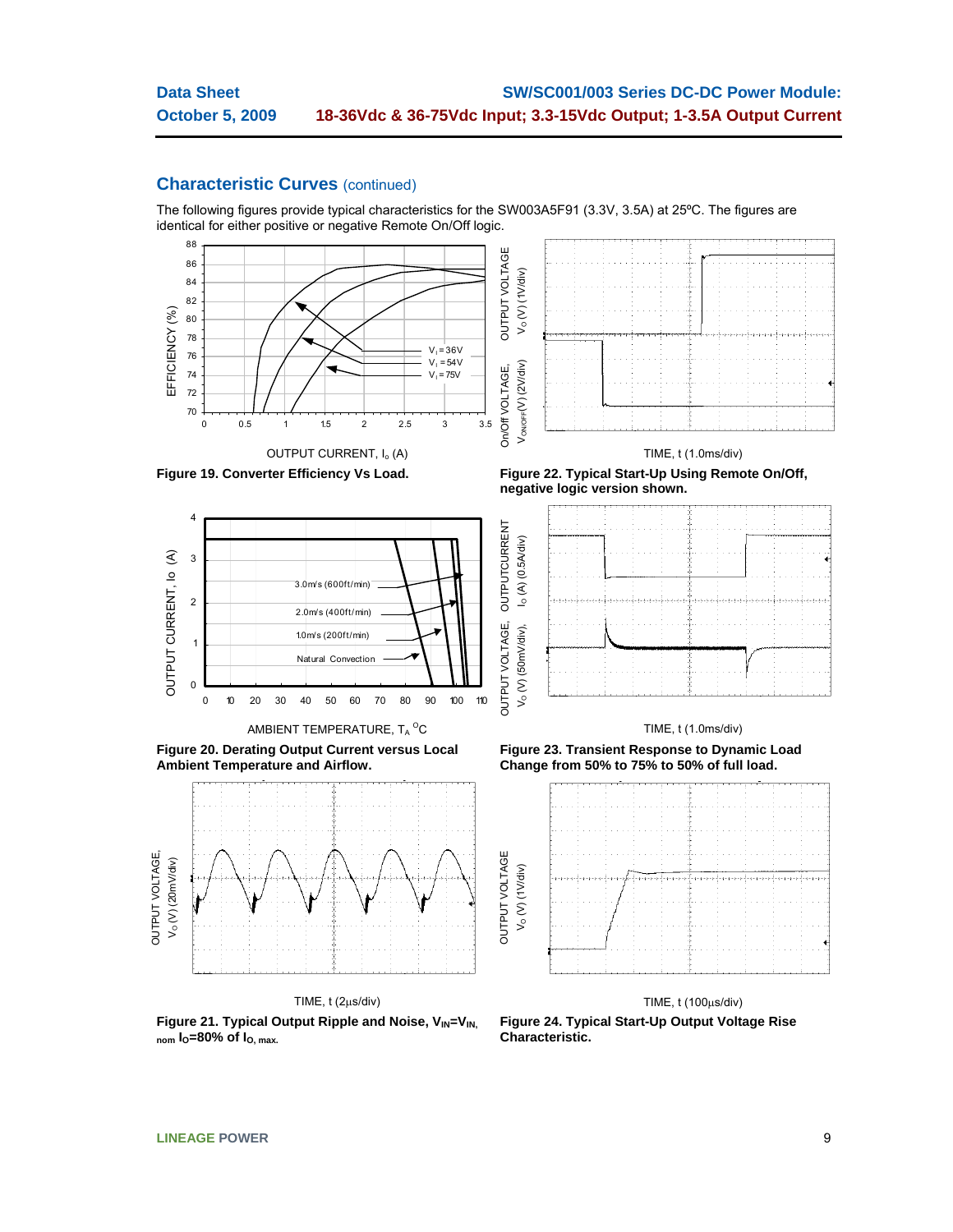The following figures provide typical characteristics for the SC001A2B91 (12.0V, 1.2A) at 25ºC. The figures are identical for either positive or negative Remote On/Off logic.











**Figure 26. Derating Output Current versus Local Ambient Temperature and Airflow.** 

 3.0 m/s (600 ft./min.) 2.0 m/s (400 ft./min.) 1.0 m/s (200 ft./min.) Natural Convection



TIME, t (1μs/div)

TIME, t (1.0ms/div)

**Figure 29. Transient Response to Dynamic Load Change from 50% to 75% to 50% of full load.** 



Figure 27. Typical Output Ripple and Noise, V<sub>IN</sub>=V<sub>IN,</sub> **nom IO=80% of IO, max.**

TIME, t (100μs/div)

**Figure 30. Typical Start-Up Output Voltage Rise Characteristic.** 

0.0 0.2 0.4 0.6 0.8 1.0 1.2 1.4

OUTPUT CURRENT, Io (A)

OUTPUT CURRENT, Io

€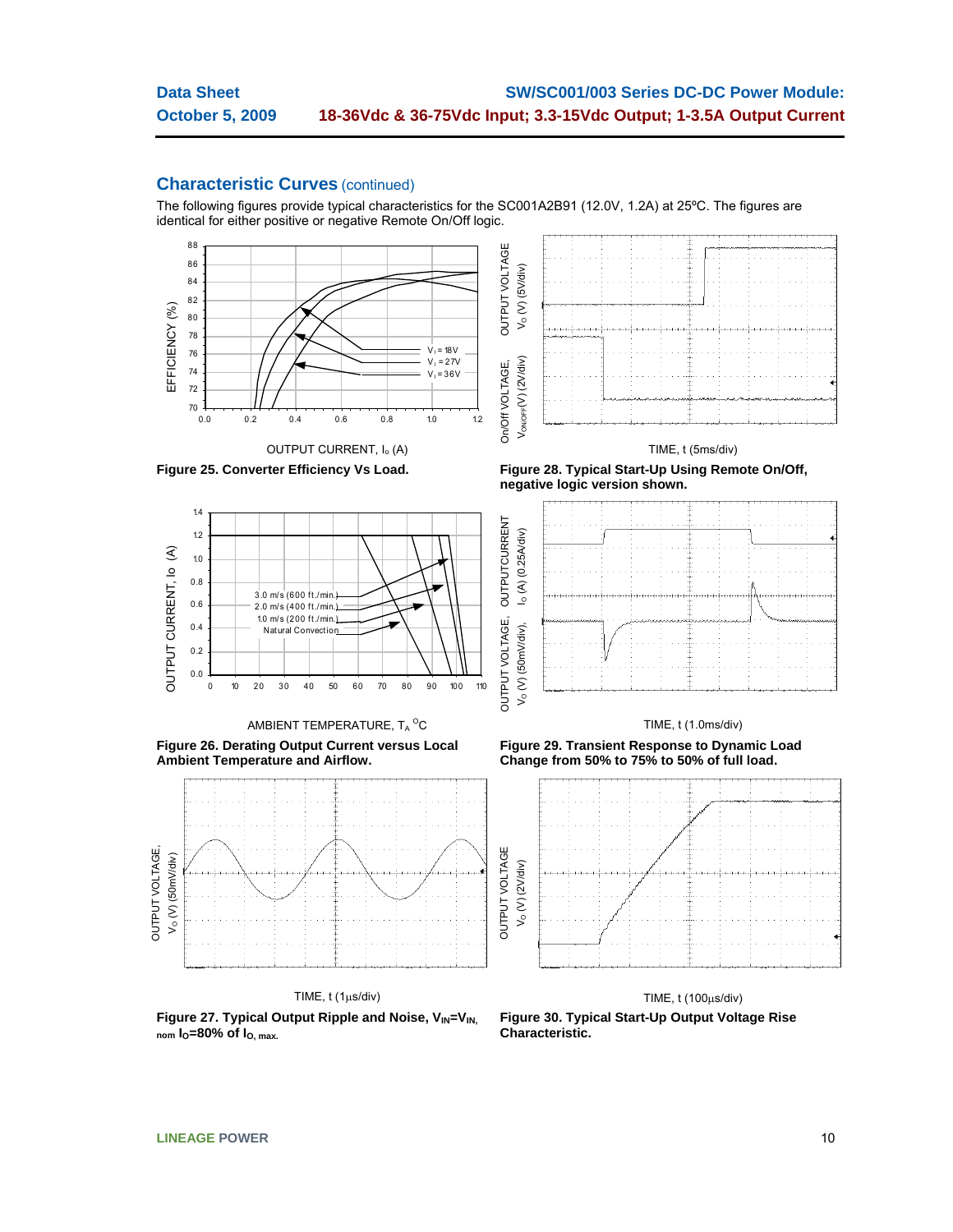The following figures provide typical characteristics for the SC003A0A91 (5.0V, 3A) at 25ºC. The figures are identical for either positive or negative Remote On/Off logic.







AMBIENT TEMPERATURE,  $T_A^{\,\,\mathrm{O}}\text{C}$ 

**Figure 32. Derating Output Current versus Local Ambient Temperature and Airflow.** 



TIME, t (1μs/div)

Figure 33. Typical Output Ripple and Noise, V<sub>IN</sub>=V<sub>IN,</sub> **nom IO=80% of IO, max.**

Figure 31. Converter Efficiency Vs Load. Figure 34. Typical Start-Up Using Remote On/Off, **negative logic version shown.** 



### TIME, t (1.0ms/div)

**Figure 35. Transient Response to Dynamic Load Change from 50% to 75% to 50% of full load.** 



TIME, t (100μs/div)

**Figure 36. Typical Start-Up Output Voltage Rise Characteristic.**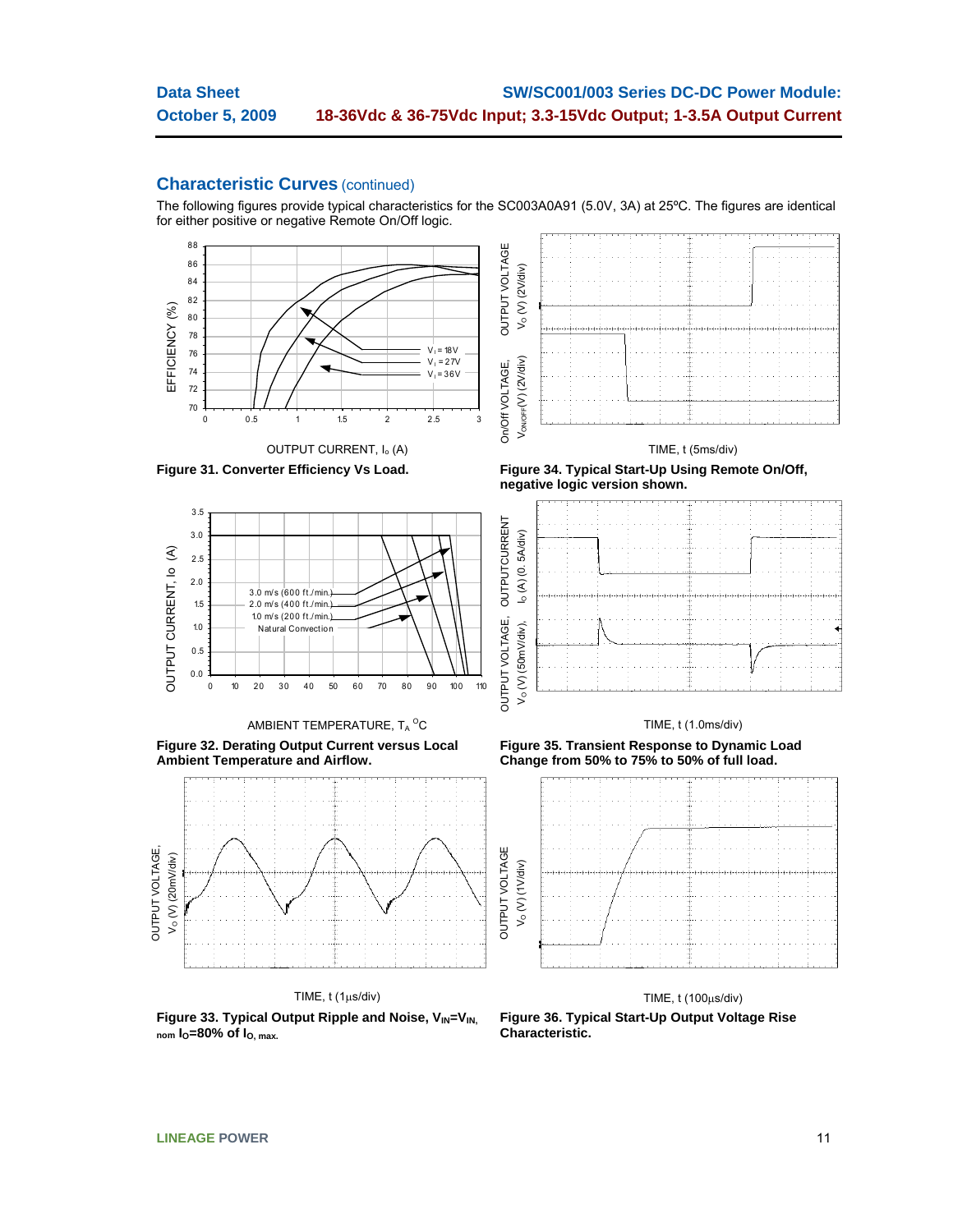The following figures provide typical characteristics for the SC003A5F91 (3.3V, 3.5A) at 25ºC. The figures are identical for either positive or negative Remote On/Off logic.









AMBIENT TEMPERATURE,  $T_A^{\,\,\mathrm{O}}\text{C}$ 

**Figure 38. Derating Output Current versus Local Ambient Temperature and Airflow.** 



TIME, t (2μs/div)

Figure 39. Typical Output Ripple and Noise, V<sub>IN</sub>=V<sub>IN,</sub> **nom IO=80% of IO, max.**

Figure 37. Converter Efficiency Vs Load. Figure 40. Typical Start-Up Using Remote On/Off, **negative logic version shown.** 



### TIME, t (1.0ms/div)

**Figure 41. Transient Response to Dynamic Load Change from 50% to 75% to 50% of full load.** 



TIME, t (50μs/div)

**Figure 42. Typical Start-Up Output Voltage Rise Characteristic.**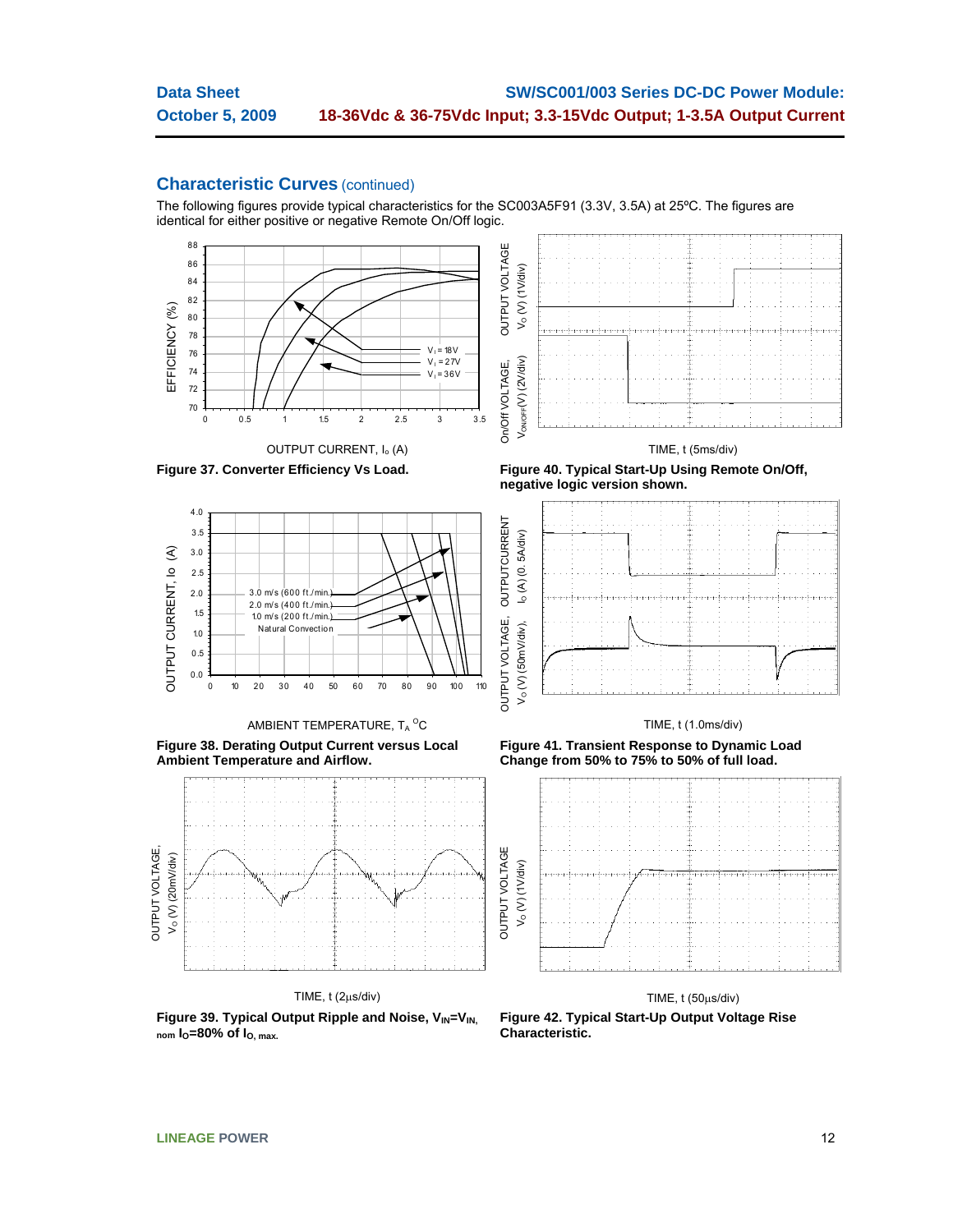## **Test Configurations**



source inductance (L<sub>TEST</sub>) of 12μH. Capacitor C<sub>S</sub> offsets<br>possible battery impedance. Measure current as shown above.

### **Figure 43. Input Reflected Ripple Current Test Setup.**



NOTE: All voltage measurements to be taken at the module terminals, as shown above. If sockets are used then Kelvin connections are required at the module terminals to avoid measurement errors due to socket contact resistance.

**Figure 44. Output Ripple and Noise Test Setup.** 



**Figure 45. Output Voltage and Efficiency Test Setup.**

η = Vo. Io Efficiency  $\eta = \frac{1}{\sqrt{N}} \times 100 \%$ 

## **Design Considerations**

### **Input Source Impedance**

The power module should be connected to a low ac-impedance source. Highly inductive source impedance can affect the stability of the power module. For the test configuration in Figure 43, a 33μF electrolytic capacitor (ESR<0.7Ω at 100kHz), mounted close to the power module helps ensure the stability of the unit. Consult the factory for further application guidelines.

## **Safety Considerations**

For safety-agency approval of the system in which the power module is used, the power module must be installed in compliance with the spacing and separation requirements of the end-use safety agency standard, i.e., UL 60950-1-3, CSA C22.2 No. 60950-00, and VDE 0805 (IEC60950, 3<sup>rd</sup> Edition).

If the input source is non-SELV (ELV or a hazardous voltage greater than 60 Vdc and less than or equal to 75Vdc), for the module's output to be considered as meeting the requirements for safety extra-low voltage (SELV), all of the following must be true:

- The input source is to be provided with reinforced insulation from any other hazardous voltages, including the ac mains.
- One  $V_{IN}$  pin and one  $V_{OUT}$  pin are to be grounded, or both the input and output pins are to be kept floating.
- The input pins of the module are not operator accessible.
- Another SELV reliability test is conducted on the whole system (combination of supply source and subject module), as required by the safety agencies, to verify that under a single fault, hazardous voltages do not appear at the module's output.
- **Note:** Do not ground either of the input pins of the module without grounding one of the output pins. This may allow a non-SELV voltage to appear between the output pins and ground.

The power module has extra-low voltage (ELV) outputs when all inputs are ELV.

For input voltages exceeding –60 Vdc but less than or equal to –75 Vdc, these converters have been evaluated to the applicable requirements of BASIC INSULATION between secondary DC MAINS DISTRIBUTION input (classified as TNV-2 in Europe) and unearthed SELV outputs.

The input to these units is to be provided with a maximum 3A time-delay fuse in the ungrounded lead.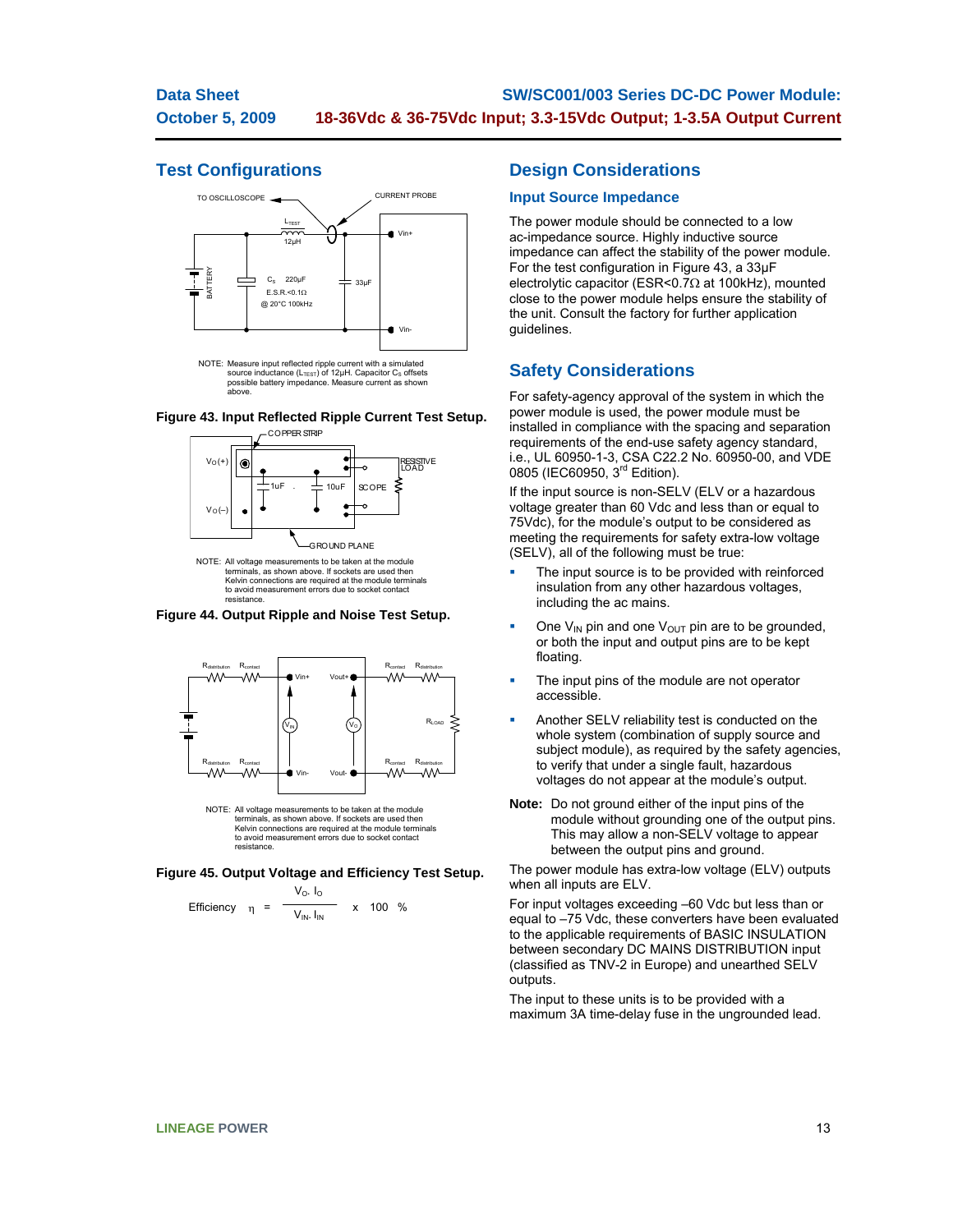## **Feature Description**

### **Remote On/Off**

Two remote on/off options are available. Positive logic turns the module on during a logic high voltage on the ON/OFF pin, and off during a logic low. Negative logic remote On/Off, device code suffix "1", turns the module off during a logic high and on during a logic low.

To maintain compatibility with LW series power modules the Remote On/Off pin is optional for the TH (through hole) version. Standard TH modules have no On/Off pin fitted. TH modules ordered with device code suffix "1" are negative logic with the On/Off pin fitted. The On/Off pin shall always be fitted on SMT versions.



### **Figure 46. Circuit configuration for using Remote On/Off Implementation.**

To turn the power module on and off, the user must supply a switch (open collector or equivalent) to control the voltage ( $V_{on/off}$ ) between the ON/OFF terminal and the V<sub>IN</sub>(-) terminal. Logic low is  $0 \vee \leq V_{\text{on/off}} \leq 1.2 \vee$ . The maximum I<sub>on/off</sub> during a logic low is 1mA, the switch should be maintain a logic low level whilst sinking this current.

During a logic high, the typical V<sub>on/off</sub> generated by the module is 5.8V, and the maximum allowable leakage current at  $V_{on/off} = 5.8V$  is 50 $\mu$ A.

If not using the remote on/off feature:

For positive logic, leave the ON/OFF pin open.

For negative logic, short the ON/OFF pin to  $V_{IN}(-)$ .

### **Overcurrent Protection**

To provide protection in a fault (output overload) condition, the unit is equipped with internal current-limiting circuitry and can endure current limiting continuously. At the point of current-limit inception, the unit enters hiccup mode. The unit operates normally once the output current is brought back into its specified range. The average output current during hiccup is 10% IO, max.

### **Input Undervoltage Lockout**

At input voltages below the input undervoltage lockout limit, the module operation is disabled. The module will only begin to operate once the input voltage is raised above the undervoltage lockout turn-on threshold, VUV/ON.

Once operating, the module will continue to operate until the input voltage is taken below the undervoltage turn-off threshold, V<sub>UV/OFF</sub>.

### **Over Voltage Protection**

The output overvoltage protection consists of circuitry that internally clamps the output voltage. If a more accurate output overvoltage protection scheme is required then this should be implemented externally via use of the remote on/off pin.

### **Output Voltage Programming**

Trimming allows the user to increase or decrease the output voltage set point of the module. This is accomplished by connecting an external resistor between the TRIM pin and either the Vout+ pin or the Vout- pin.

Note: Trim pin is optional on TH module version and always present on SMT versions.

### **Trim Down – Decrease Output Voltage**

By connecting an external resistor between the TRIM pin and Vout+ pin (Radj-down), the output voltage set point decreases (see figure 17). The following equation determines the external resistor value to obtain an output voltage change from Vo, nom to the desired Vo, adj:

$$
R_{adj - down} = \left[ \frac{(V_{o, adj} - L) \times G}{(V_{o, nom} - V_{o, adj})} - H \right] \Omega
$$

Note: Values for G, H, L and K are defined for each module version in the following table 1.



**Figure 17. Circuit Configuration to Decrease Output Voltage.**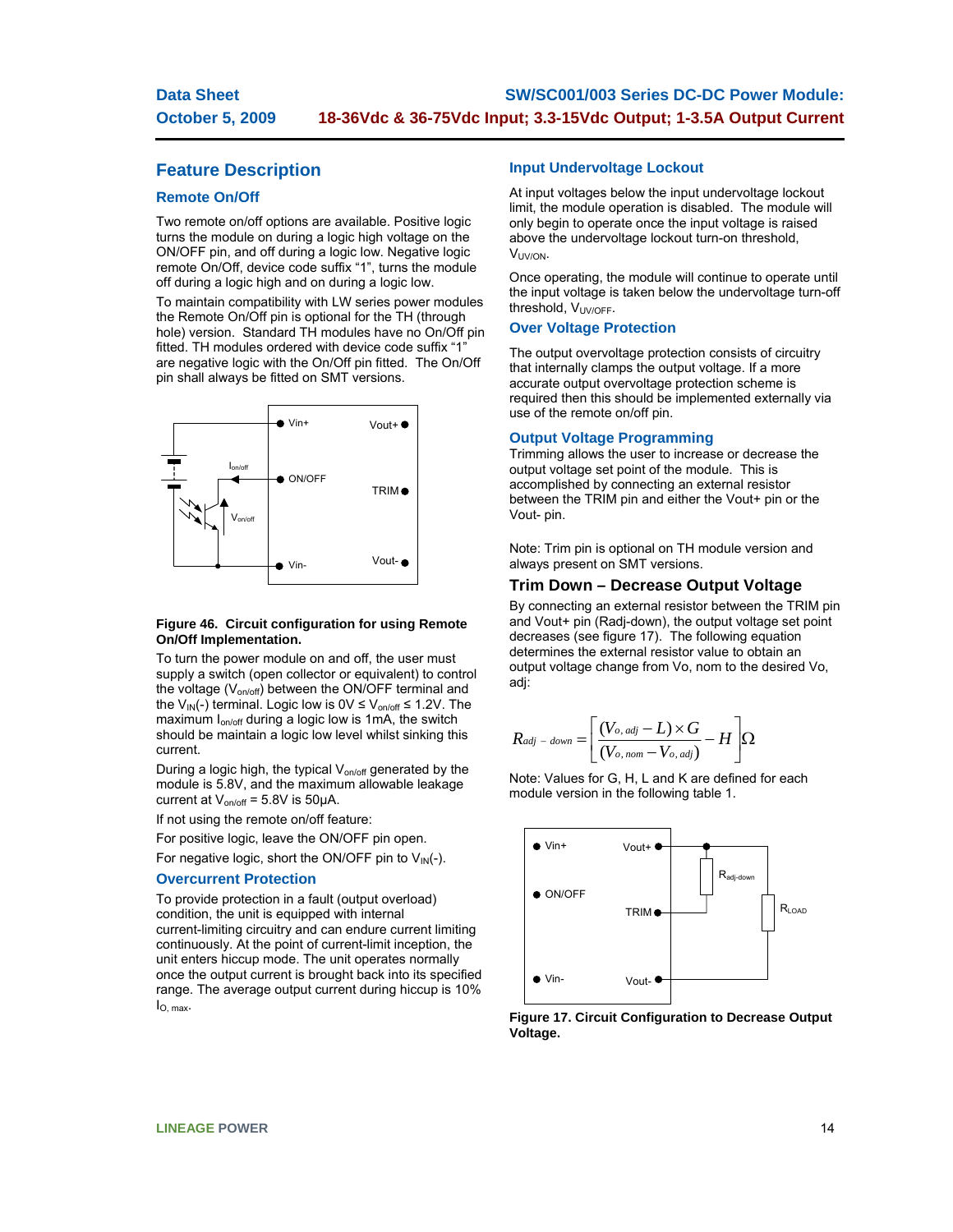#### **Data Sheet October 5, 2009 SW/SC001/003 Series DC-DC Power Module: 18-36Vdc & 36-75Vdc Input; 3.3-15Vdc Output; 1-3.5A Output Current**

## **Feature Descriptions** (continued)

### **Trim Up – Increase Output Voltage**

By connecting an external resistor between the TRIM pin and Vout- pin (Radj-up), the output voltage set point increases (see figure 48). The following equation determines the external resistor value to obtain an output voltage change from Vo, nom to the desired Vo, adj:

$$
R_{adj-up} = \left[ \frac{G \times L}{(V_{o, adj} - L - K)} - H \right] \Omega
$$

Note: Values for G, H, L and K are defined for each module version in the following table 1.



**Figure 48. Circuit Configuration to Increase Output Voltage.** 

|  |  |  | <b>Table 1. Trim Constants SW series</b> |  |  |
|--|--|--|------------------------------------------|--|--|
|--|--|--|------------------------------------------|--|--|

| <b>Module</b> | G      | н    | κ    |     |
|---------------|--------|------|------|-----|
| Sx001A0C      | 10.000 | 5110 | 12.5 | 2.5 |
| Sx001A2B      | 10,000 | 5110 | 9.5  | 2.5 |
| Sx003A0A      | 5110   | 2050 | 2.5  | 2.5 |
| Sx003A5F      | 5110   | 2050 | 0.8  | 2.5 |

The combination of the output voltage adjustment and the output voltage initial tolerance must not exceed the allowable trim range of 90% to 110% of the nominal output voltage as measured between the Vout+ and Vout- pins.

The SW/SC power modules have a fixed current-limit set point. Therefore, as the output voltage is adjusted down, the available output power is reduced.

### **Trim Examples**

For SW003A0A, nominal 5.0V module. To trim module down to 4.90V:

$$
R_{adj - down} = \left[ \frac{(4.9 - 2.5) \times 5110}{(5.0 - 4.9)} - 2050 \right] \Omega
$$
  

$$
R_{adj - down} = 120,590 \Omega
$$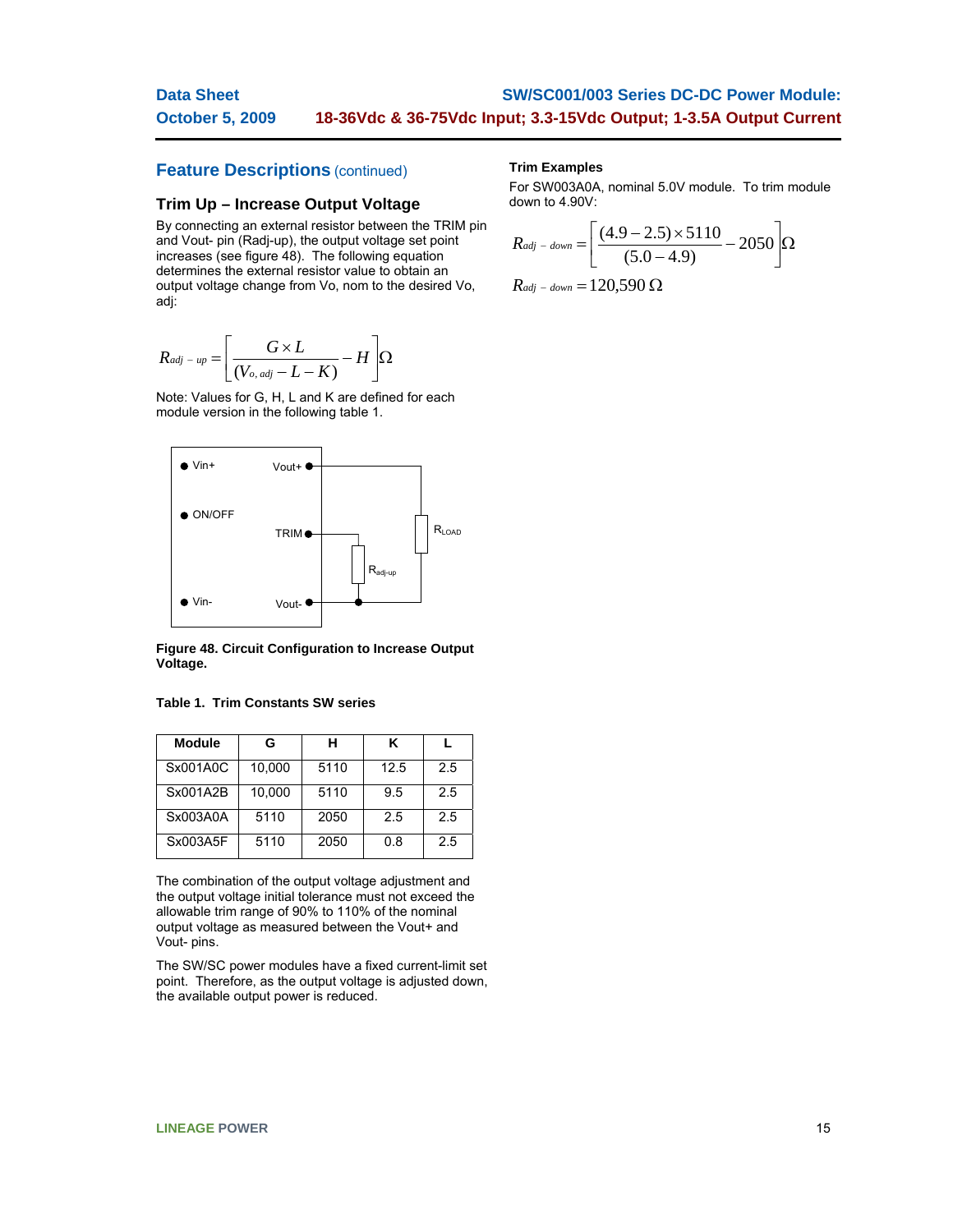#### **Data Sheet October 5, 2009 SW/SC001/003 Series DC-DC Power Module: 18-36Vdc & 36-75Vdc Input; 3.3-15Vdc Output; 1-3.5A Output Current**

## **Thermal Considerations**

The power modules operate in a variety of thermal environments; however, sufficient cooling should be provided to help ensure reliable operation.

Considerations include ambient temperature, airflow, module power dissipation, and the need for increased reliability. A reduction in the operating temperature of the module will result in an increase in reliability. The thermal data presented here is based on physical measurements taken in a wind tunnel.

The thermal reference point, T<sub>ref</sub> used in the specifications is shown in Figure 49. For reliable  $o$  peration this temperature should not exceed 120 $^{\circ}$ C.

![](_page_15_Figure_5.jpeg)

Figure 49. T<sub>ref</sub> Temperature Measurement Location.

## **Heat Transfer via Convection**

Increased airflow over the module enhances the heat transfer via convection. Derating figures showing the maximum output current that can be delivered by each module versus local ambient temperature  $(T_A)$  for natural convection and up to 3m/s (600 ft./min) are shown in the respective Characteristics Curves section.

Please refer to the Application Note "Thermal Characterization Process For Open-Frame Board-Mounted Power Modules" for a detailed discussion of thermal aspects including maximum device temperatures.

## **EMC Considerations**

Figure 50 shows a suggested configuration to meet the conducted emission limits of EN55022 Class B.

Notes: C1, C2, C3 and C6 are low impedance SMT ceramics. C4 is a low impedance polymer film type (Paktron CS4). Common Mode inductor is Pulse Engineering type P0354 1.17mH.

![](_page_15_Figure_13.jpeg)

**Figure 50. Suggested Configuration for EN55022 Class B.** 

![](_page_15_Figure_15.jpeg)

### **Figure 51. EMC signature using above filter, SW003A0A.**

For further information on designing for EMC compliance, please refer to the FLTR100V10 data sheet (FDS01-043EPS).

## **Layout Considerations**

The SW/SC power module series are low profile in order to be used in fine pitch system card architectures. As such, component clearance between the bottom of the power module and the mounting board is limited. Avoid placing copper areas on the outer layer directly underneath the power module. Also avoid placing via interconnects underneath the power module.

For additional layout guide-lines, refer to the FLTR100V10 data sheet.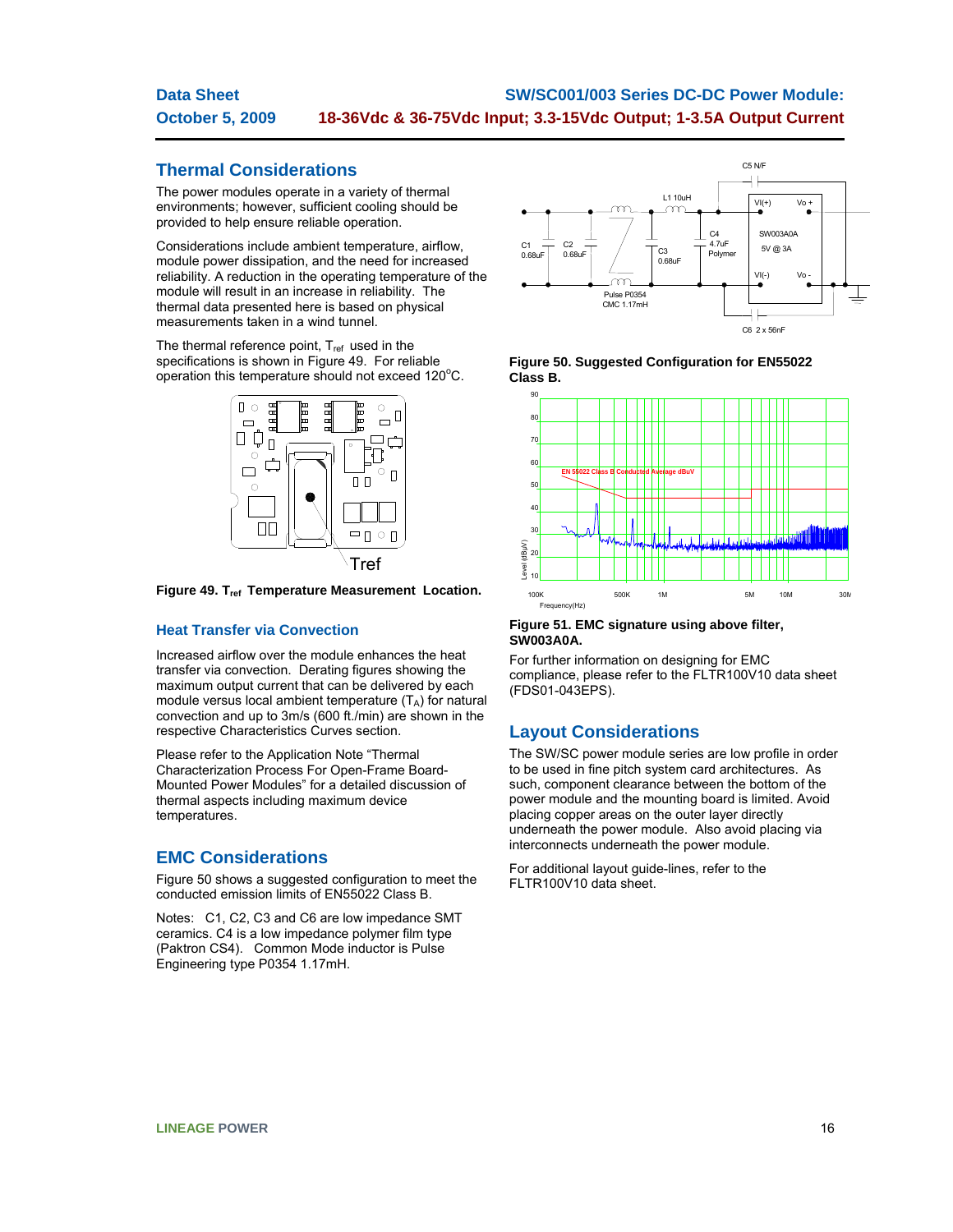## **Mechanical Outline for SW/SC Surface-Mount Module**

Dimensions are in millimeters and (inches).

Tolerances: x.x mm  $\pm$  0.5 mm (x.xx in.  $\pm$  0.02 in.) [Unless otherwise indicated]

x.xx mm  $\pm$  0.25 mm (x.xxx in  $\pm$  0.010 in.)

![](_page_16_Figure_5.jpeg)

![](_page_16_Figure_6.jpeg)

## **Bottom View**

| Pi           | <b>Function</b> |
|--------------|-----------------|
|              | $V$ in +        |
| $\mathbf{2}$ | Vin -           |
| 3            | <b>ON/OFF</b>   |
| 4            | Vout +          |
| 5            | <b>TRIM</b>     |
| 6            | Vout -          |

![](_page_16_Figure_9.jpeg)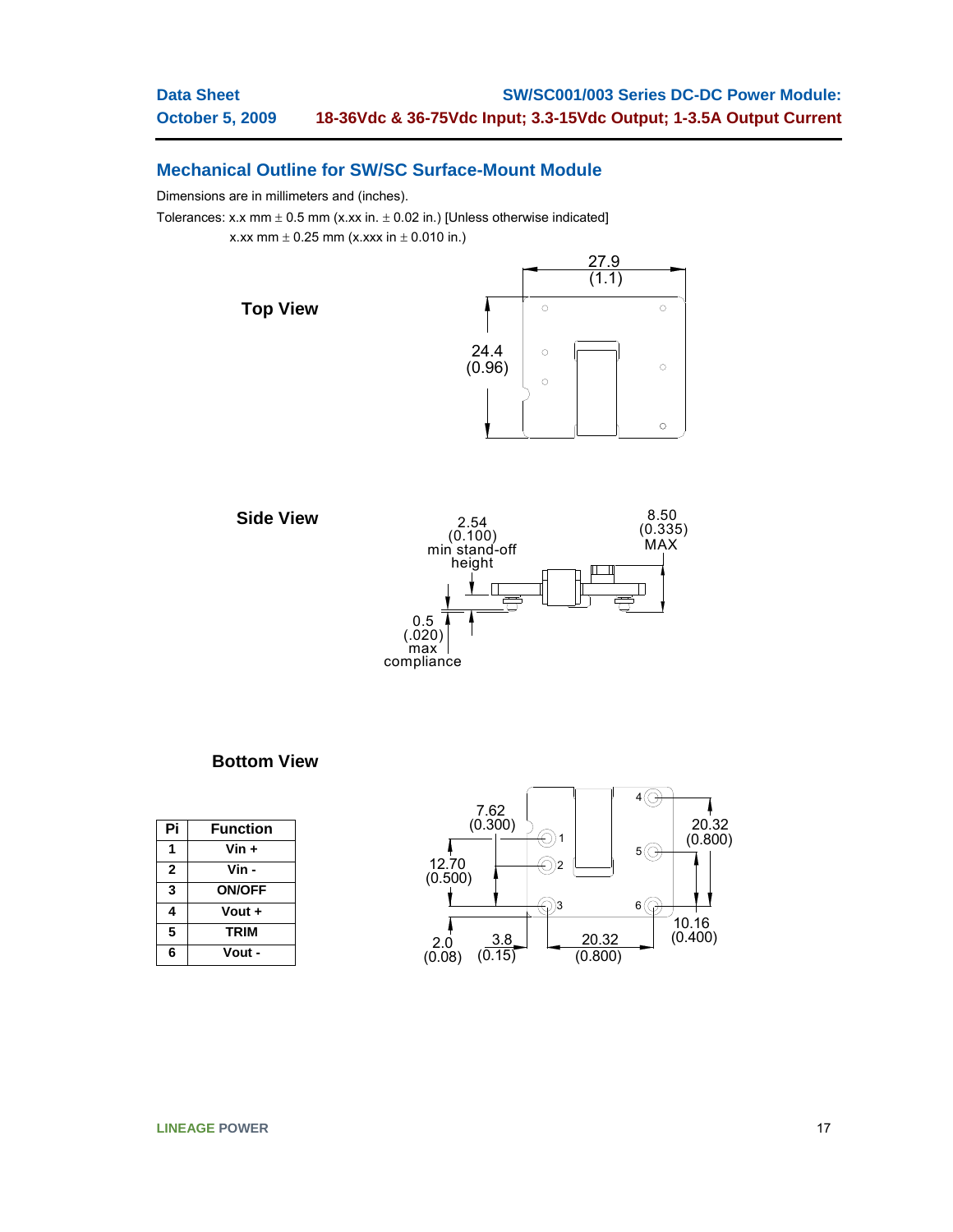$\circ$ 

 $\circ$ 

 $\circ$ 

## **Mechanical Outline for SW/SC Through Hole Module**

Dimensions are in millimeters and (inches).

Tolerances: x.x mm  $\pm$  0.5 mm (x.xx in.  $\pm$  0.02 in.) [Unless otherwise indicated]

x.xx mm  $\pm$  0.25 mm (x.xxx in  $\pm$  0.010 in.)

![](_page_17_Figure_5.jpeg)

![](_page_17_Figure_6.jpeg)

![](_page_17_Figure_7.jpeg)

## **Recommended Pad Layout for Surface Mount and Through Hole Module**

Dimensions are in millimeters and (inches).

**LINEAGE POWER** 18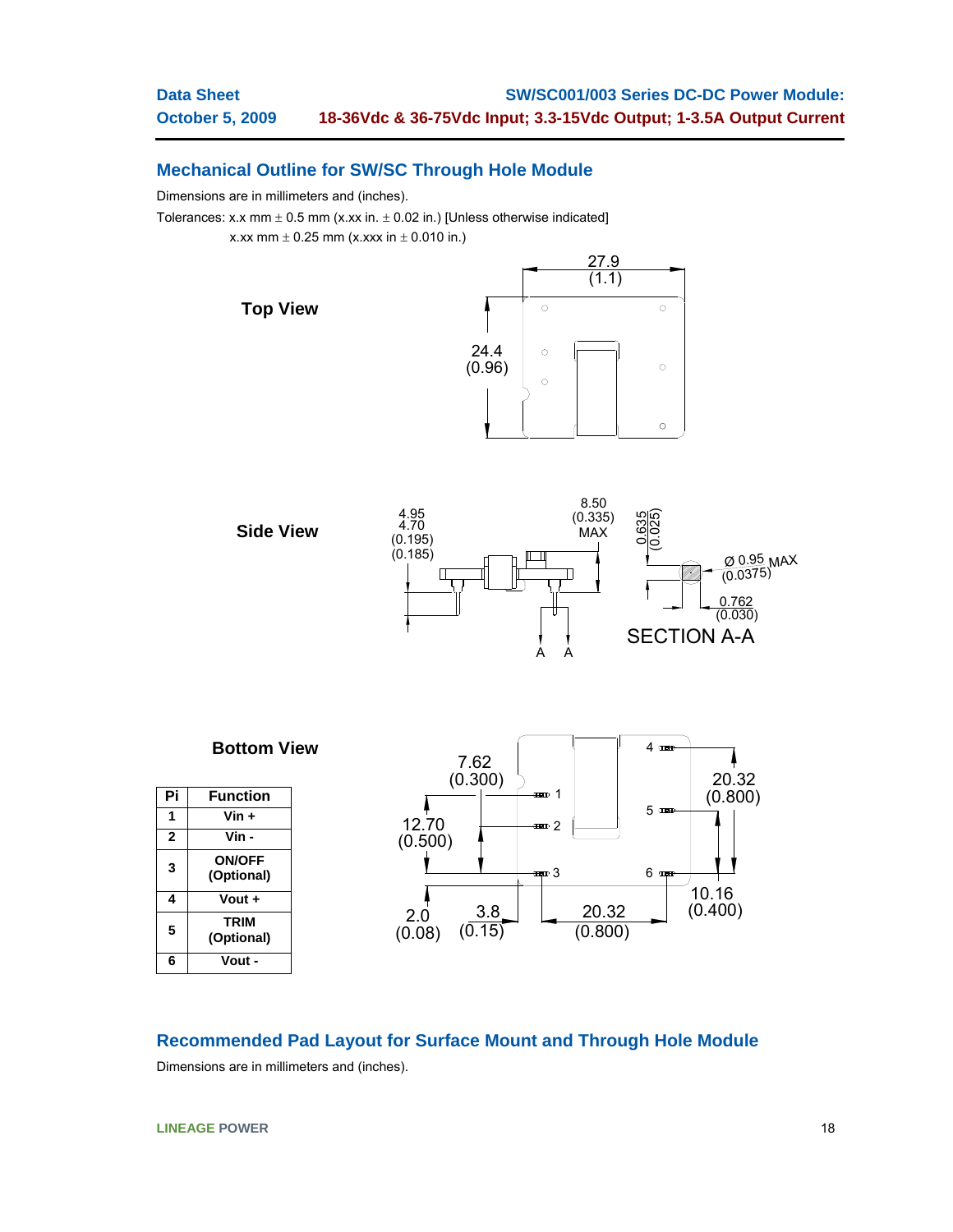Tolerances: x.x mm  $\pm$  0.5 mm (x.xx in.  $\pm$  0.02 in.) [Unless otherwise indicated] x.xx mm  $\pm$  0.25 mm (x.xxx in  $\pm$  0.010 in.)

| <b>Function</b> |
|-----------------|
| Vin +           |
| Vin -           |
| <b>ON/OFF</b>   |
| Vout +          |
| <b>TRIM</b>     |
| Vout -          |
|                 |

![](_page_18_Figure_3.jpeg)

### **Surface Mount Pad Layout – Component side view**

![](_page_18_Figure_5.jpeg)

| Pin | <b>Function</b>             |
|-----|-----------------------------|
|     | Vin +                       |
| 2   | Vin -                       |
| 3   | <b>ON/OFF</b><br>(Optional) |
| 4   | Vout +                      |
| 5   | <b>TRIM</b><br>(Optional)   |
| հ   | Vout -                      |

**Through-Hole Pad Layout – Component side view**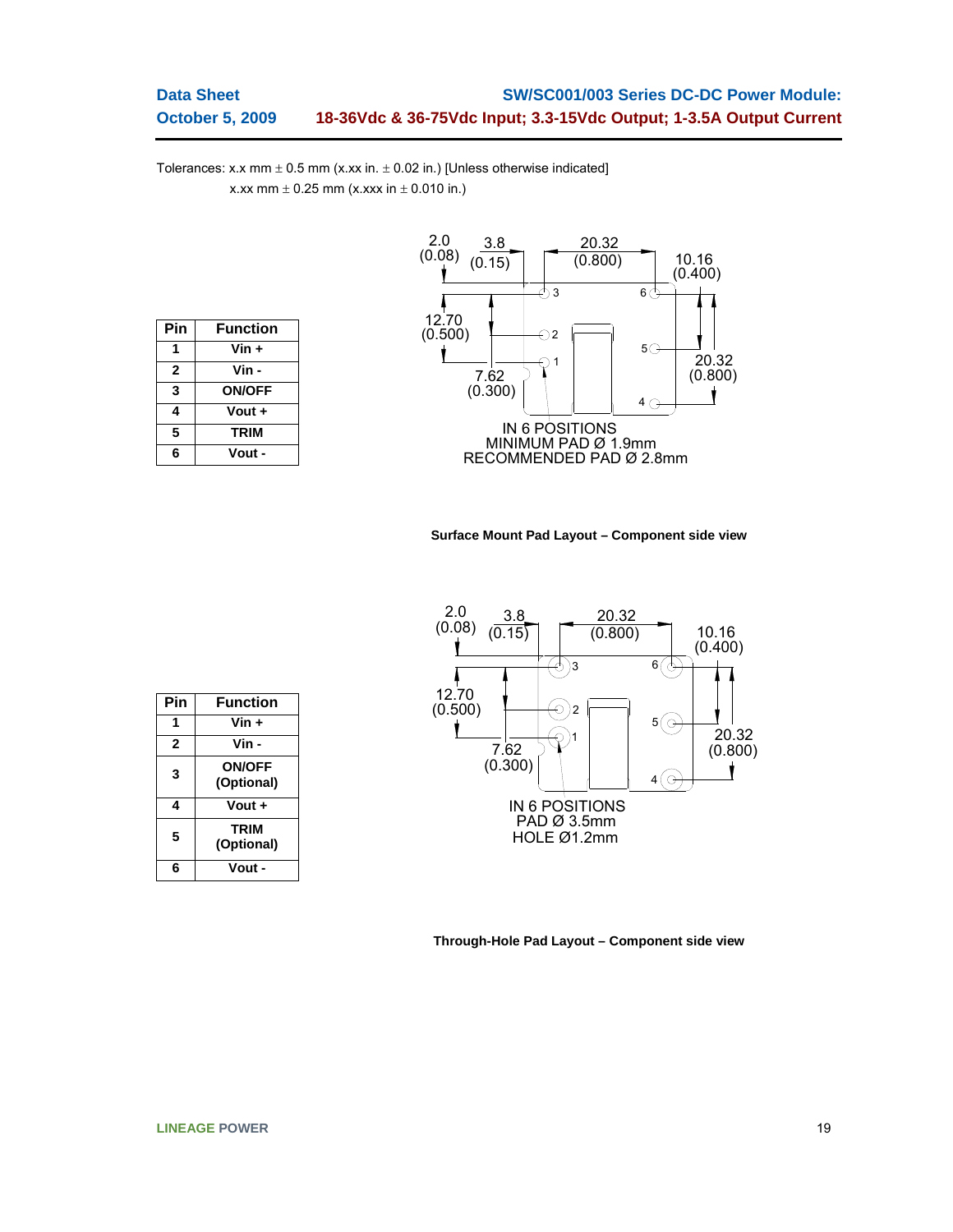## **Packaging Details**

The SW001/003 series SMT versions are supplied in tape & reel as standard. Details of tape dimensions are shown below. Modules are shipped in quantities of 150 modules per reel.

## **Tape Dimensions**

Dimensions are in millimeters and (inches).

![](_page_19_Figure_5.jpeg)

![](_page_19_Figure_6.jpeg)

## **Reel Dimensions**

| Outside Diameter: | 330.2 mm (13.00") |
|-------------------|-------------------|
| Inside Diameter:  | 177.8 mm (7.00")  |
| Tape Width:       | 44.00 (1.732)     |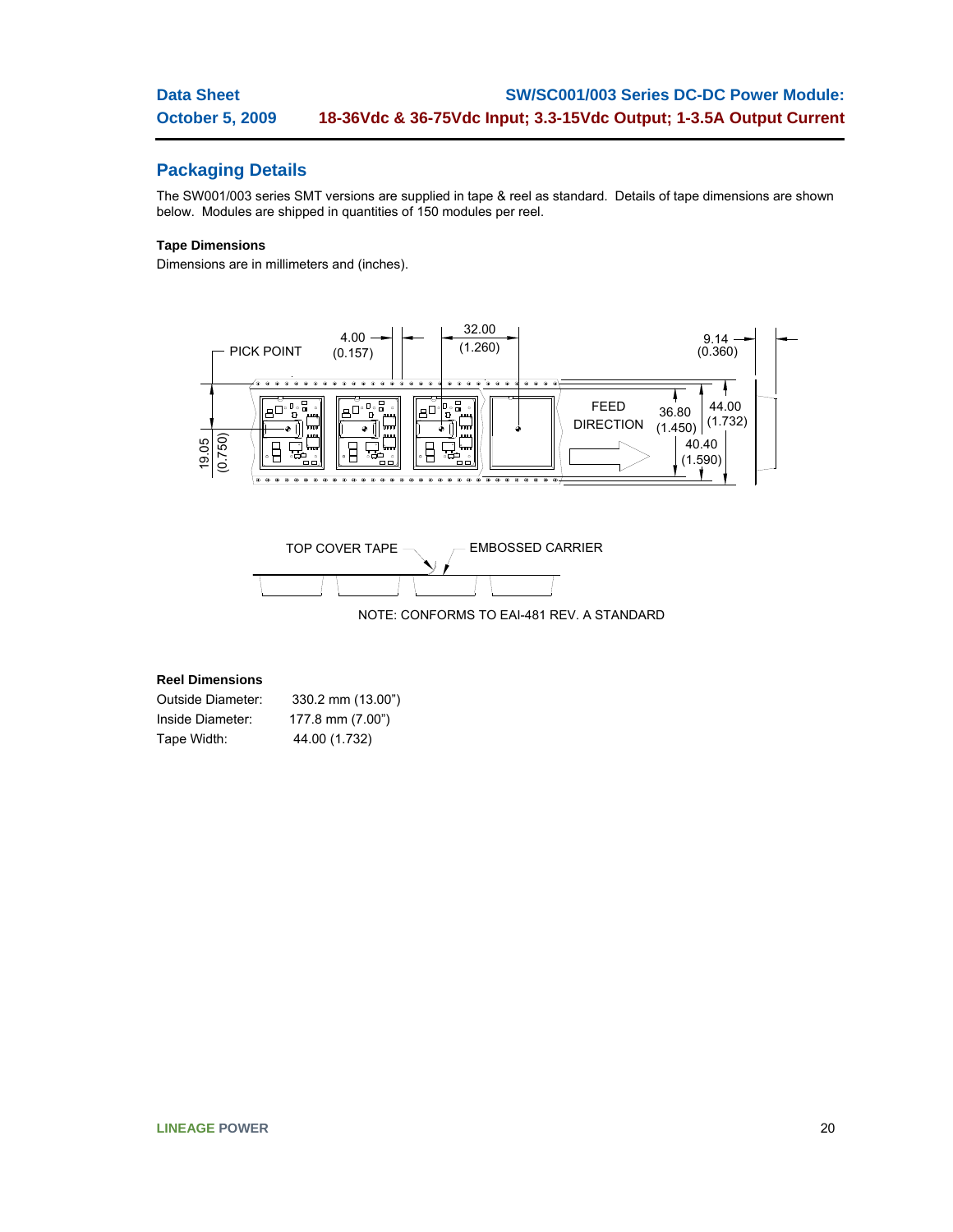#### **Data Sheet October 5, 2009 SW/SC001/003 Series DC-DC Power Module: 18-36Vdc & 36-75Vdc Input; 3.3-15Vdc Output; 1-3.5A Output Current**

The SW/SC family of power modules is available for either Through-Hole (TH) or Surface Mount (SMT) soldering.

## **Through-Hole Soldering Information**

The RoHS-compliant (Z codes) through-hole products use the SAC (Sn/Ag/Cu) Pb-free solder and RoHScompliant components. They are designed to be processed through single or dual wave soldering machines. The pins have an RoHS-compliant finish that is compatible with both Pb and Pb-free wave soldering processes. A maximum preheat rate of 3°C/s is suggested. The wave preheat process should be such that the temperature of the power module board is kept below 210°C. For Pb solder, the recommended pot temperature is 260°C, while the Pb-free solder pot is 270°C max. Not all RoHScompliant through-hole products can be processed with paste-through-hole Pb or Pb-free reflow process. If additional information is needed, please consult with your Lineage Power representative for more details.

## **Surface Mount Information**

## **Pick and Place**

The SW/SC-SR series of DC-to-DC power converters use an open-frame construction and are designed for surface mount assembly within a fully automated manufacturing process.

The SW/SC-SR series modules are designed to use the main magnetic component surface to allow for pick and place.

![](_page_20_Figure_8.jpeg)

Note: All dimensions in mm.

### **Figure 52. Pick and Place Location.**

### **Z Plane Height**

The 'Z' plane height of the pick and place location is 7.50mm nominal with an RSS tolerance of +/-0.25 mm.

### **Nozzle Recommendations**

The module weight has been kept to a minimum by using open frame construction. Even so, they have a relatively large mass when compared with conventional SMT components. Variables such as nozzle size, tip style, vacuum pressure and placement speed should be considered to optimize this process.

The minimum recommended nozzle diameter for reliable operation is 5mm. The maximum nozzle outer diameter, which will safely fit within the allowable component spacing, is 6.5mm.

Oblong or oval nozzles up to 11 x 6 mm may also be used within the space available.

For further information please contact your local Lineage Power Technical Sales Representative.

## **Reflow Soldering Information**

These power modules are large mass, low thermal resistance devices and typically heat up slower than other SMT components. It is recommended that the customer review data sheets in order to customize the solder reflow profile for each application board assembly.

The following instructions must be observed when SMT soldering these units. Failure to observe these instructions may result in the failure of or cause damage to the modules, and can adversely affect long-term reliability.

The surface mountable modules in the SW/SC family use our SMT technology called "Column Pin" (CP) connectors. Figure 53 shows the CP connector before and after reflow soldering onto the end-board assembly.

![](_page_20_Figure_22.jpeg)

### **Figure 53. Column Pin Connector Before and After Reflow Soldering.**

The CP is constructed from a solid copper pin with an integral solder ball attached, which is composed of tin/lead ( $Sn<sub>63</sub>/Pb<sub>37</sub>$ ) solder for non-Z codes, or  $Sn/Ag_{3.8}/Cu_{0.7}$  (SAC) solder for  $-Z$  codes. The CP connector design is able to compensate for large amounts of co-planarity and still ensure a reliable SMT solder joint. Typically, the eutectic solder melts at 183 $\mathrm{^{\circ}C}$  (Sn/Pb solder) or 217-218 $\mathrm{^{\circ}C}$  (SAC solder), wets the land, and subsequently wicks the device connection. Sufficient time must be allowed to fuse the plating on the connection to ensure a reliable solder joint.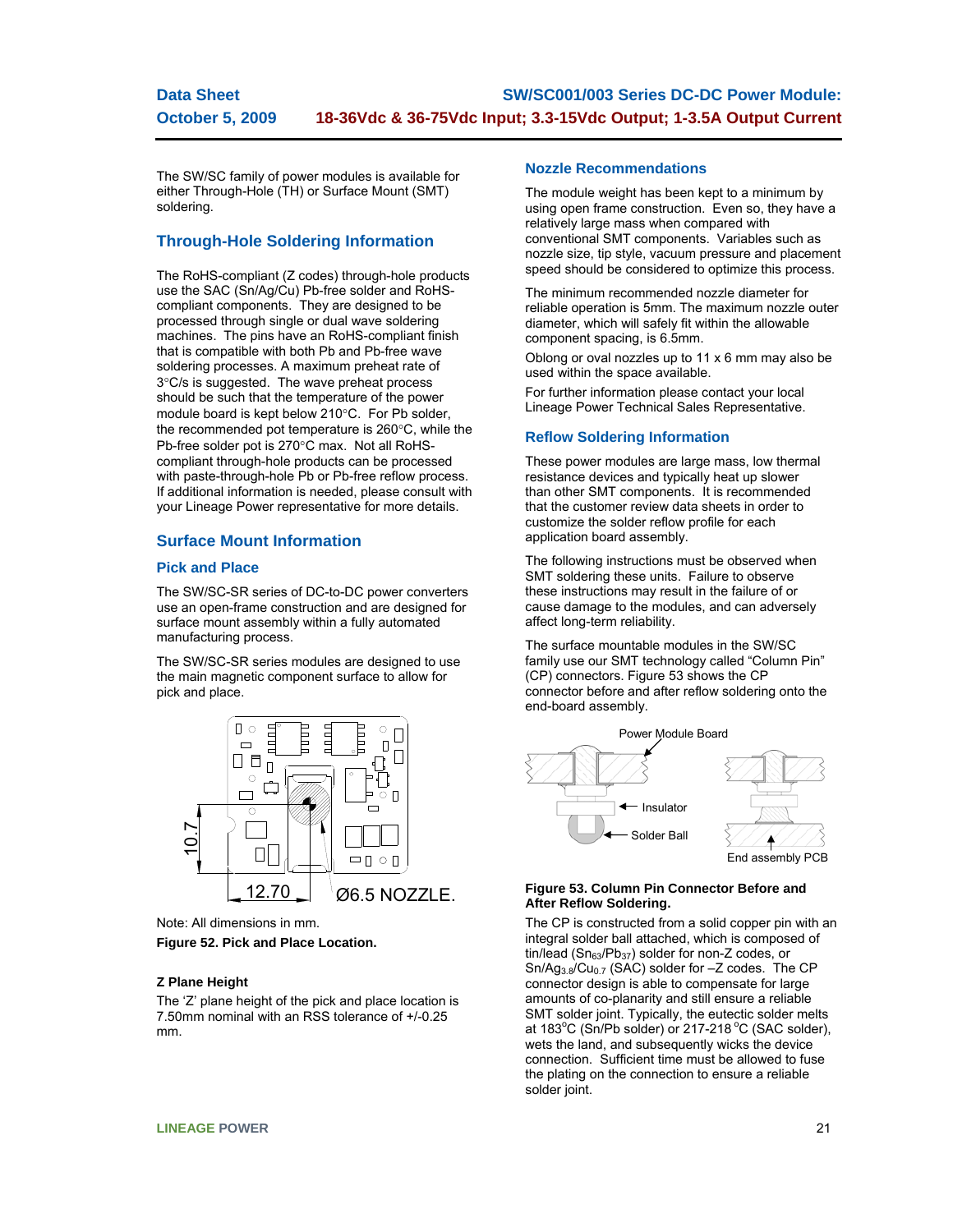#### **Data Sheet October 5, 2009 SW/SC001/003 Series DC-DC Power Module: 18-36Vdc & 36-75Vdc Input; 3.3-15Vdc Output; 1-3.5A Output Current**

## **Surface Mount Information (continued)**

There are several types of SMT reflow technologies currently used in the industry. These surface mount power modules can be reliably soldered using natural forced convection, IR (radiant infrared), or a combination of convection/IR. The recommended linear reflow profile using Sn/Pb solder is shown in Figure 54 and 55. For reliable soldering the solder reflow profile should be established by accurately measuring the modules CP connector temperatures.

![](_page_21_Figure_3.jpeg)

**Figure 54. Recommended Reflow Profile for Sn/Pb solder.** 

![](_page_21_Figure_5.jpeg)

Figure 55. Time Limit, T<sub>lim</sub>, Curve Above 205°C **Reflow .** 

### **Lead Free Soldering**

The –Z version SMT modules of the SW/SC series are lead-free (Pb-free) and RoHS compliant and are compatible in a Pb-free soldering process. Failure to observe the instructions below may result in the failure of or cause damage to the modules and can adversely affect long-term reliability.

## **Pb-free Reflow Profile**

Power Systems will comply with J-STD-020 Rev. C (Moisture/Reflow Sensitivity Classification for Nonhermetic Solid State Surface Mount Devices) for both Pb-free solder profiles and MSL classification procedures. This standard provides a recommended forced-air-convection reflow profile based on the volume and thickness of the package (table 4-2). The suggested Pb-free solder paste is Sn/Ag/Cu (SAC). The recommended linear reflow profile using Sn/Ag/Cu solder is shown in Figure. 56.

![](_page_21_Figure_12.jpeg)

**Figure 56. Recommended linear reflow profile using Sn/Ag/Cu solder.** 

## **MSL Rating**

The SW/SC series SMT modules have a MSL rating of 1.

## **Storage and Handling**

The recommended storage environment and handling procedures for moisture-sensitive surface mount packages is detailed in J-STD-033 Rev. A (Handling, Packing, Shipping and Use of Moisture/Reflow Sensitive Surface Mount Devices). Moisture barrier bags (MBB) with desiccant are required for MSL ratings of 2 or greater. These sealed packages should not be broken until time of use. Once the original package is broken, the floor life of the product at conditions of  $\leq 30^{\circ}$ C and 60% relative humidity varies according to the MSL rating (see J-STD-033A). The shelf life for dry packed SMT packages will be a minimum of 12 months from the bag seal date, when stored at the following conditions: < 40° C, < 90% relative humidity.

## **Post Solder Cleaning and Drying Considerations**

Post solder cleaning is usually the final circuit-board assembly process prior to electrical board testing. The result of inadequate cleaning and drying can affect both the reliability of a power module and the testability of the finished circuit-board assembly. For guidance on appropriate soldering, cleaning and drying procedures, refer to Lineage Power *Board Mounted Power Modules: Soldering and Cleaning* Application Note (AP01-056EPS).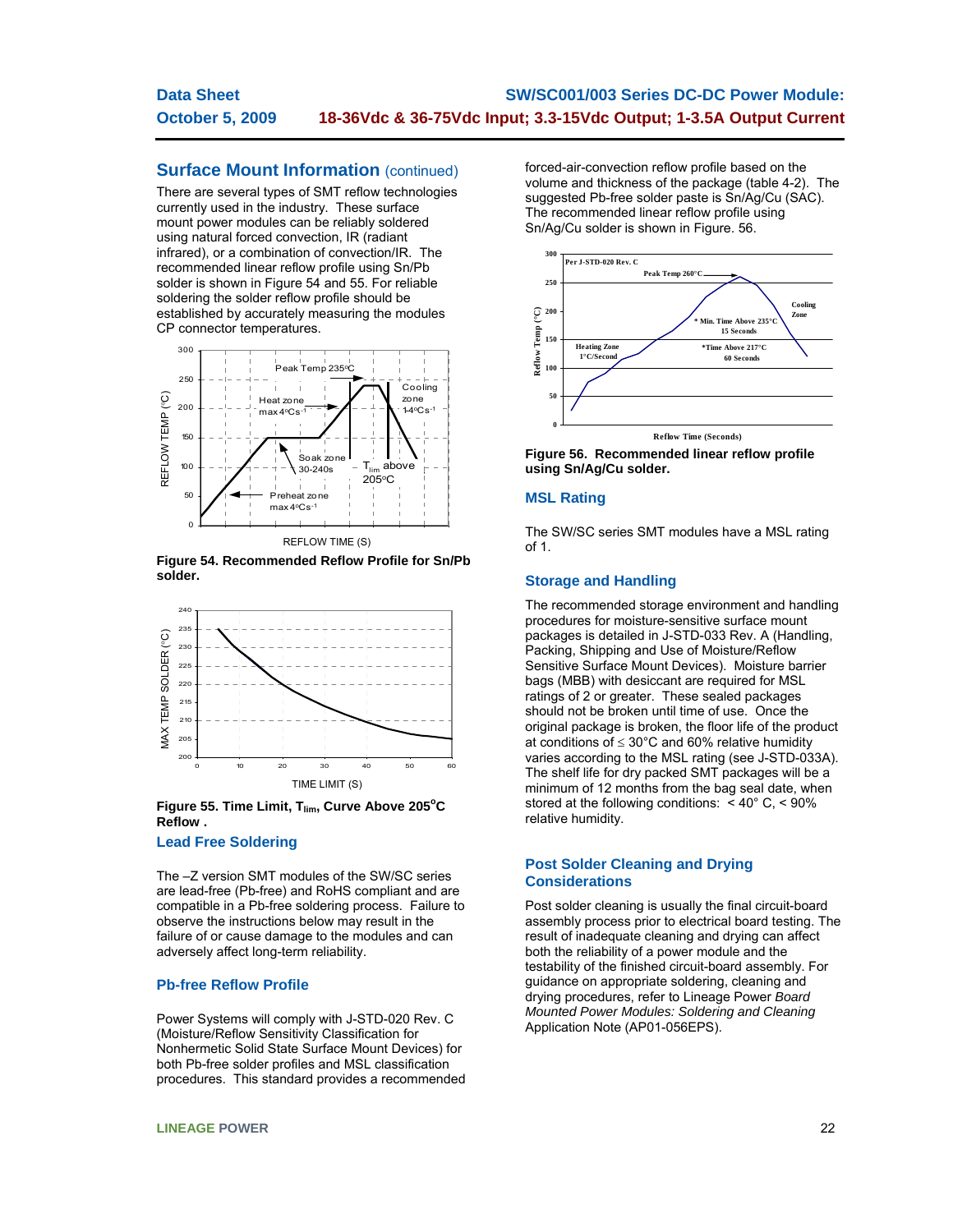## **Ordering Information**

Please contact your Lineage Power Sales Representative for pricing, availability and optional features.

## **Table 2. Device Codes**

| 15.0V<br>SW001A0C91Z<br>48 Vdc<br>1.0A<br>CC109107331<br>Negative<br>Through-Hole<br>SW001A2B<br>48 Vdc<br>12.0V<br>1.2A<br>Through-Hole<br>108989637<br>Not present<br>SW001A2B9<br>48 Vdc<br>12.0V<br>1.2A<br>Not present<br>Through-Hole<br>108984576<br>SW001A2B91<br>1.2A<br>Through-Hole<br>48 Vdc<br>12.0V<br>Negative<br>108981788<br>SW001A2B91-33Z<br>12.0V<br>1.2A<br>Through-Hole<br>CC109104568<br>48 Vdc<br>Negative<br>SW001A2B9Z<br>48 Vdc<br>12.0V<br>1.2A<br>CC109107348<br>Through-Hole<br>Not present<br>SW001A2B91Z<br>12.0V<br>1.2A<br>48 Vdc<br>Through-Hole<br>CC109107356<br>Negative<br>SW001A2B94<br>12.0V<br>1.2A<br>48 Vdc<br>Positive<br>Through-Hole<br>108987314<br>SW001A2B961-33BZ<br>48 Vdc<br>12.0V<br>1.2A<br>Negative<br>Through-Hole<br>CC109120623<br>SW001A2B91-SR<br>48 Vdc<br>12.0V<br>1.2A<br>SMT (tape & reel)<br>Negative<br>108988787<br>SW001A2B91-SRZ<br>12.0V<br>1.2A<br>SMT (tape & reel)<br>108995718<br>48 Vdc<br>Negative<br>SW003A0A<br>3.0A<br>48 Vdc<br>5.0V<br>Not present<br>Through-Hole<br>108985276 | <b>Product codes</b> | Input<br>Voltage | Output<br>Voltage | Output<br><b>Current</b> | <b>Remote On/Off</b> | <b>Connector</b> | <b>Comcodes</b> |
|-------------------------------------------------------------------------------------------------------------------------------------------------------------------------------------------------------------------------------------------------------------------------------------------------------------------------------------------------------------------------------------------------------------------------------------------------------------------------------------------------------------------------------------------------------------------------------------------------------------------------------------------------------------------------------------------------------------------------------------------------------------------------------------------------------------------------------------------------------------------------------------------------------------------------------------------------------------------------------------------------------------------------------------------------------------------|----------------------|------------------|-------------------|--------------------------|----------------------|------------------|-----------------|
|                                                                                                                                                                                                                                                                                                                                                                                                                                                                                                                                                                                                                                                                                                                                                                                                                                                                                                                                                                                                                                                                   |                      |                  |                   |                          | Logic                | <b>Type</b>      |                 |
|                                                                                                                                                                                                                                                                                                                                                                                                                                                                                                                                                                                                                                                                                                                                                                                                                                                                                                                                                                                                                                                                   |                      |                  |                   |                          |                      |                  |                 |
|                                                                                                                                                                                                                                                                                                                                                                                                                                                                                                                                                                                                                                                                                                                                                                                                                                                                                                                                                                                                                                                                   |                      |                  |                   |                          |                      |                  |                 |
|                                                                                                                                                                                                                                                                                                                                                                                                                                                                                                                                                                                                                                                                                                                                                                                                                                                                                                                                                                                                                                                                   |                      |                  |                   |                          |                      |                  |                 |
|                                                                                                                                                                                                                                                                                                                                                                                                                                                                                                                                                                                                                                                                                                                                                                                                                                                                                                                                                                                                                                                                   |                      |                  |                   |                          |                      |                  |                 |
|                                                                                                                                                                                                                                                                                                                                                                                                                                                                                                                                                                                                                                                                                                                                                                                                                                                                                                                                                                                                                                                                   |                      |                  |                   |                          |                      |                  |                 |
|                                                                                                                                                                                                                                                                                                                                                                                                                                                                                                                                                                                                                                                                                                                                                                                                                                                                                                                                                                                                                                                                   |                      |                  |                   |                          |                      |                  |                 |
|                                                                                                                                                                                                                                                                                                                                                                                                                                                                                                                                                                                                                                                                                                                                                                                                                                                                                                                                                                                                                                                                   |                      |                  |                   |                          |                      |                  |                 |
|                                                                                                                                                                                                                                                                                                                                                                                                                                                                                                                                                                                                                                                                                                                                                                                                                                                                                                                                                                                                                                                                   |                      |                  |                   |                          |                      |                  |                 |
|                                                                                                                                                                                                                                                                                                                                                                                                                                                                                                                                                                                                                                                                                                                                                                                                                                                                                                                                                                                                                                                                   |                      |                  |                   |                          |                      |                  |                 |
|                                                                                                                                                                                                                                                                                                                                                                                                                                                                                                                                                                                                                                                                                                                                                                                                                                                                                                                                                                                                                                                                   |                      |                  |                   |                          |                      |                  |                 |
|                                                                                                                                                                                                                                                                                                                                                                                                                                                                                                                                                                                                                                                                                                                                                                                                                                                                                                                                                                                                                                                                   |                      |                  |                   |                          |                      |                  |                 |
|                                                                                                                                                                                                                                                                                                                                                                                                                                                                                                                                                                                                                                                                                                                                                                                                                                                                                                                                                                                                                                                                   |                      |                  |                   |                          |                      |                  |                 |
| SW003A0A1<br>5.0V<br>3.0A<br>48 Vdc<br>Negative<br>Through-Hole                                                                                                                                                                                                                                                                                                                                                                                                                                                                                                                                                                                                                                                                                                                                                                                                                                                                                                                                                                                                   |                      |                  |                   |                          |                      |                  | 108985284       |
| SW003A0A9<br>48 Vdc<br>5.0V<br>3.0A<br>Not present<br>Through-Hole                                                                                                                                                                                                                                                                                                                                                                                                                                                                                                                                                                                                                                                                                                                                                                                                                                                                                                                                                                                                |                      |                  |                   |                          |                      |                  | 108984790       |
| SW003A0A91<br>48 Vdc<br>5.0V<br>3.0A<br>Negative<br>Through-Hole                                                                                                                                                                                                                                                                                                                                                                                                                                                                                                                                                                                                                                                                                                                                                                                                                                                                                                                                                                                                  |                      |                  |                   |                          |                      |                  | 108981549       |
| SW003A0A91Z<br>5.0V<br>3.0A<br>48 Vdc<br>Negative<br>Through-Hole                                                                                                                                                                                                                                                                                                                                                                                                                                                                                                                                                                                                                                                                                                                                                                                                                                                                                                                                                                                                 |                      |                  |                   |                          |                      |                  | CC109107380     |
| 5.0V<br>SW003A0A94<br>48 Vdc<br>3.0A<br>Positive<br>Through-Hole                                                                                                                                                                                                                                                                                                                                                                                                                                                                                                                                                                                                                                                                                                                                                                                                                                                                                                                                                                                                  |                      |                  |                   |                          |                      |                  | 108986928       |
| SW003A0A94Z<br>48 Vdc<br>5.0V<br>3.0A<br>Positive<br>Through-Hole                                                                                                                                                                                                                                                                                                                                                                                                                                                                                                                                                                                                                                                                                                                                                                                                                                                                                                                                                                                                 |                      |                  |                   |                          |                      |                  | CC109107397     |
| SW003A0A961<br>48 Vdc<br>5.0V<br>3.0A<br>Negative<br>Through-Hole                                                                                                                                                                                                                                                                                                                                                                                                                                                                                                                                                                                                                                                                                                                                                                                                                                                                                                                                                                                                 |                      |                  |                   |                          |                      |                  | 108989901       |
| SW003A0A9Z<br>5.0V<br>3.0A<br>48 Vdc<br>Not present<br>Through-Hole                                                                                                                                                                                                                                                                                                                                                                                                                                                                                                                                                                                                                                                                                                                                                                                                                                                                                                                                                                                               |                      |                  |                   |                          |                      |                  | CC109107372     |
| SW003A0AZ<br>Through-Hole<br>48 Vdc<br>5.0V<br>3.0A<br>Not present                                                                                                                                                                                                                                                                                                                                                                                                                                                                                                                                                                                                                                                                                                                                                                                                                                                                                                                                                                                                |                      |                  |                   |                          |                      |                  | CC109107364     |
| SW003A0A91-SR<br>48 Vdc<br>5.0V<br>3.0A<br>SMT (tape & reel)<br>Negative                                                                                                                                                                                                                                                                                                                                                                                                                                                                                                                                                                                                                                                                                                                                                                                                                                                                                                                                                                                          |                      |                  |                   |                          |                      |                  | 108984550       |
| SW003A0A91-SRZ<br>48 Vdc<br>5.0V<br>3.0A<br>SMT (tape & reel)<br>Negative                                                                                                                                                                                                                                                                                                                                                                                                                                                                                                                                                                                                                                                                                                                                                                                                                                                                                                                                                                                         |                      |                  |                   |                          |                      |                  | 109100468       |
| SW003A0A94-SRZ<br>48 Vdc<br>5.0V<br>3.0A<br>Positive<br>SMT (tape & reel)                                                                                                                                                                                                                                                                                                                                                                                                                                                                                                                                                                                                                                                                                                                                                                                                                                                                                                                                                                                         |                      |                  |                   |                          |                      |                  | 109100476       |
| SW003A5F<br>3.3V<br>3.5A<br>Through-Hole<br>48 Vdc<br>Not present                                                                                                                                                                                                                                                                                                                                                                                                                                                                                                                                                                                                                                                                                                                                                                                                                                                                                                                                                                                                 |                      |                  |                   |                          |                      |                  | 108988275       |
| SW003A5F91<br>3.3V<br>3.5A<br>Through-Hole<br>48 Vdc<br>Negative                                                                                                                                                                                                                                                                                                                                                                                                                                                                                                                                                                                                                                                                                                                                                                                                                                                                                                                                                                                                  |                      |                  |                   |                          |                      |                  | 108981556       |
| 3.5A<br>SW003A5F91Z<br>48 Vdc<br>3.3V<br>Through-Hole<br>Negative                                                                                                                                                                                                                                                                                                                                                                                                                                                                                                                                                                                                                                                                                                                                                                                                                                                                                                                                                                                                 |                      |                  |                   |                          |                      |                  | CC109107406     |
| SW003A5F94<br>48 Vdc<br>3.3V<br>3.5A<br>Positive<br>Through-Hole                                                                                                                                                                                                                                                                                                                                                                                                                                                                                                                                                                                                                                                                                                                                                                                                                                                                                                                                                                                                  |                      |                  |                   |                          |                      |                  | 108986902       |
| SW003A5F94Z<br>3.3V<br>3.5A<br>48 Vdc<br>Positive<br>Through-Hole                                                                                                                                                                                                                                                                                                                                                                                                                                                                                                                                                                                                                                                                                                                                                                                                                                                                                                                                                                                                 |                      |                  |                   |                          |                      |                  | CC109107414     |
| 3.3V<br>3.5A<br>SW003A5F961<br>48 Vdc<br>Through-Hole<br>Negative                                                                                                                                                                                                                                                                                                                                                                                                                                                                                                                                                                                                                                                                                                                                                                                                                                                                                                                                                                                                 |                      |                  |                   |                          |                      |                  | 108989620       |
| SW003A5F91-SR<br>3.3V<br>3.5A<br>48 Vdc<br>Negative<br>SMT (tape & reel)                                                                                                                                                                                                                                                                                                                                                                                                                                                                                                                                                                                                                                                                                                                                                                                                                                                                                                                                                                                          |                      |                  |                   |                          |                      |                  | 108982059       |
| SW003A5F91-SRZ<br>48 Vdc<br>3.3V<br>3.5A<br>Negative<br>SMT (tape & reel)                                                                                                                                                                                                                                                                                                                                                                                                                                                                                                                                                                                                                                                                                                                                                                                                                                                                                                                                                                                         |                      |                  |                   |                          |                      |                  | 109100492       |
| SW003A5F94-SR<br>48 Vdc<br>3.3V<br>3.5A<br>Positive<br>SMT (tape & reel)                                                                                                                                                                                                                                                                                                                                                                                                                                                                                                                                                                                                                                                                                                                                                                                                                                                                                                                                                                                          |                      |                  |                   |                          |                      |                  | 108986910       |
| SW003A5F94-SRZ<br>3.3V<br>3.5A<br>48 Vdc<br>Positive<br>SMT (tape & reel)                                                                                                                                                                                                                                                                                                                                                                                                                                                                                                                                                                                                                                                                                                                                                                                                                                                                                                                                                                                         |                      |                  |                   |                          |                      |                  | CC109114526     |
| SC001A2B91<br>24 Vdc<br>12.0V<br>1.2A<br>Through-Hole<br>Negative                                                                                                                                                                                                                                                                                                                                                                                                                                                                                                                                                                                                                                                                                                                                                                                                                                                                                                                                                                                                 |                      |                  |                   |                          |                      |                  | 108988267       |
| 1.2A<br>SC001A2B91Z<br>24 Vdc<br>12.0V<br>Through-Hole<br>Negative                                                                                                                                                                                                                                                                                                                                                                                                                                                                                                                                                                                                                                                                                                                                                                                                                                                                                                                                                                                                |                      |                  |                   |                          |                      |                  | CC109107298     |
| SC001A2B91-SR<br>1.2A<br>SMT (tape & reel)<br>24 Vdc<br>12.0V<br>Negative                                                                                                                                                                                                                                                                                                                                                                                                                                                                                                                                                                                                                                                                                                                                                                                                                                                                                                                                                                                         |                      |                  |                   |                          |                      |                  | 108996468       |
| SC001A2B91-SRZ<br>24 Vdc<br>12.0V<br>1.2A<br>SMT (tape & reel)<br>Negative                                                                                                                                                                                                                                                                                                                                                                                                                                                                                                                                                                                                                                                                                                                                                                                                                                                                                                                                                                                        |                      |                  |                   |                          |                      |                  | CC109121976     |
| <b>SC003A0A</b><br>24 Vdc<br>Through-Hole<br>5.0V<br>3.0A<br>Not present                                                                                                                                                                                                                                                                                                                                                                                                                                                                                                                                                                                                                                                                                                                                                                                                                                                                                                                                                                                          |                      |                  |                   |                          |                      |                  | 108988291       |
| 5.0V<br>3.0A<br>SC003A0A91<br>24 Vdc<br>Through-Hole<br>Negative                                                                                                                                                                                                                                                                                                                                                                                                                                                                                                                                                                                                                                                                                                                                                                                                                                                                                                                                                                                                  |                      |                  |                   |                          |                      |                  | 108988283       |
| SC003A0A91Z<br>24 Vdc<br>5.0V<br>3.0A<br>Negative<br>Through-Hole                                                                                                                                                                                                                                                                                                                                                                                                                                                                                                                                                                                                                                                                                                                                                                                                                                                                                                                                                                                                 |                      |                  |                   |                          |                      |                  | CC109107307     |
| SC003A0A94<br>24 Vdc<br>5.0V<br>3.0A<br>Positive<br>Through-Hole                                                                                                                                                                                                                                                                                                                                                                                                                                                                                                                                                                                                                                                                                                                                                                                                                                                                                                                                                                                                  |                      |                  |                   |                          |                      |                  | 108989967       |
| SC003A0A94Z<br>24 Vdc<br>5.0V<br>3.0A<br>Through-Hole<br>Positive                                                                                                                                                                                                                                                                                                                                                                                                                                                                                                                                                                                                                                                                                                                                                                                                                                                                                                                                                                                                 |                      |                  |                   |                          |                      |                  | CC109107315     |
| SC003A0A91-SR<br>24 Vdc<br>5.0V<br>3.0A<br>Negative<br>SMT (tape & reel)                                                                                                                                                                                                                                                                                                                                                                                                                                                                                                                                                                                                                                                                                                                                                                                                                                                                                                                                                                                          |                      |                  |                   |                          |                      |                  | 108988325       |
| <b>SC003A5F</b><br>24 Vdc<br>3.3V<br>3.5A<br>Not present<br>Through-Hole                                                                                                                                                                                                                                                                                                                                                                                                                                                                                                                                                                                                                                                                                                                                                                                                                                                                                                                                                                                          |                      |                  |                   |                          |                      |                  | 108988300       |
| SC003A5F91<br>Through-Hole<br>24 Vdc<br>3.3V<br>3.5A<br>Negative                                                                                                                                                                                                                                                                                                                                                                                                                                                                                                                                                                                                                                                                                                                                                                                                                                                                                                                                                                                                  |                      |                  |                   |                          |                      |                  | 108982034       |
| SC003A5F91Z<br>24 Vdc<br>3.3V<br>3.5A<br>Negative<br>Through-Hole                                                                                                                                                                                                                                                                                                                                                                                                                                                                                                                                                                                                                                                                                                                                                                                                                                                                                                                                                                                                 |                      |                  |                   |                          |                      |                  | CC109107323     |
| SC003A5F91-SR<br>24 Vdc<br>3.3V<br>3.5A<br>Negative<br>SMT (tape & reel)                                                                                                                                                                                                                                                                                                                                                                                                                                                                                                                                                                                                                                                                                                                                                                                                                                                                                                                                                                                          |                      |                  |                   |                          |                      |                  | 108990644       |
| SC003A5F91-SRZ<br>24 Vdc<br>3.3V<br>3.5A<br>SMT (tape & reel)<br>Negative                                                                                                                                                                                                                                                                                                                                                                                                                                                                                                                                                                                                                                                                                                                                                                                                                                                                                                                                                                                         |                      |                  |                   |                          |                      |                  | 109100435       |